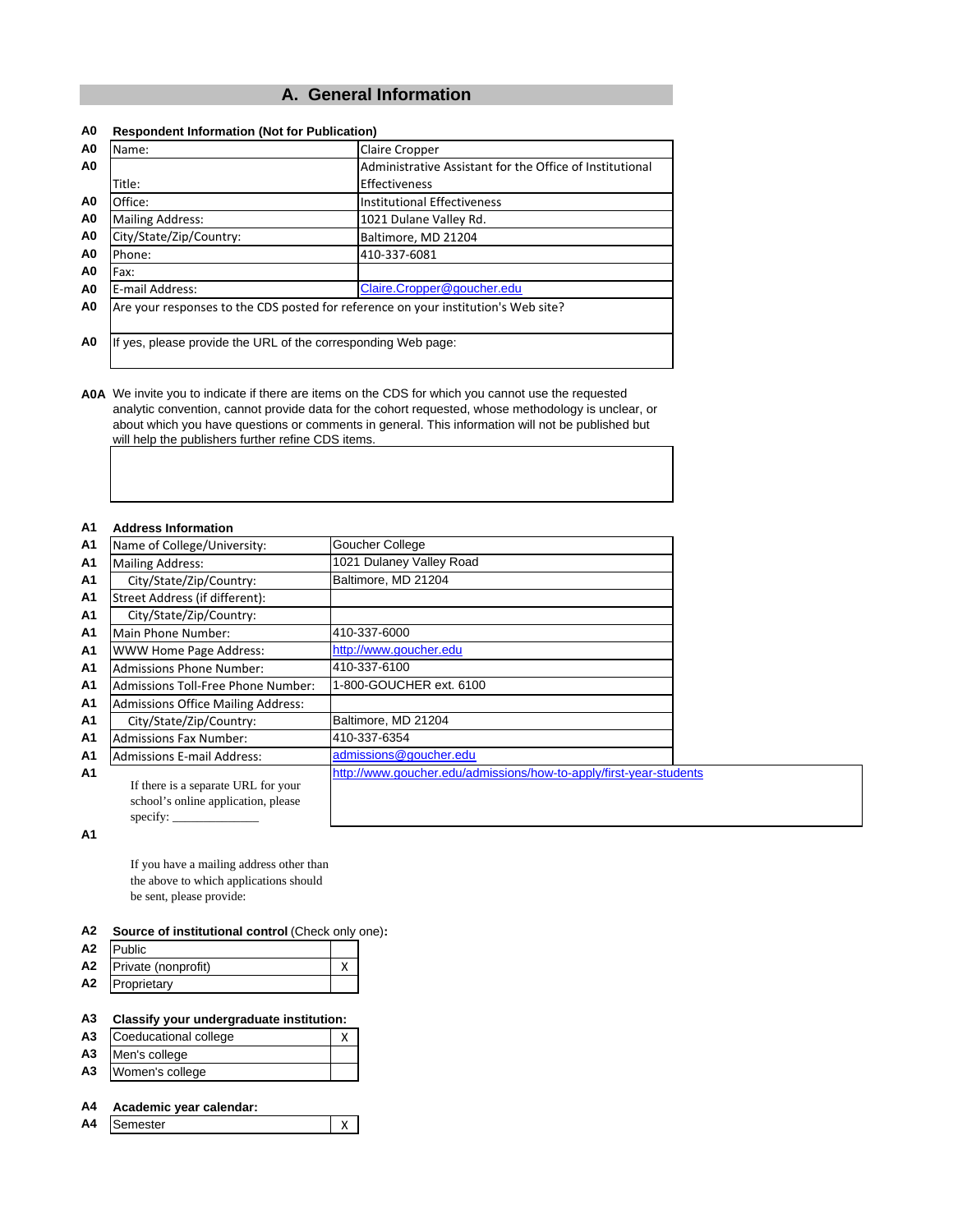| A4 | Quarter                        |  |
|----|--------------------------------|--|
| A4 | Trimester                      |  |
| A4 | $4 - 1 - 4$                    |  |
| A4 | Continuous                     |  |
| A4 | Differs by program (describe): |  |
|    |                                |  |
| A4 | Other (describe):              |  |
|    |                                |  |

### **A5 Degrees offered by your institution:**

| A5             | Certificate                                |   |
|----------------|--------------------------------------------|---|
| А5             | Diploma                                    |   |
| А5             | Associate                                  |   |
| A5             | <b>Transfer Associate</b>                  |   |
| А5             | <b>Terminal Associate</b>                  |   |
| А5             | Bachelor's                                 | x |
| А5             | Postbachelor's certificate                 | x |
| А5             | Master's                                   | x |
| A5             | Post-master's certificate                  |   |
| A <sub>5</sub> | Doctoral degree<br>research/scholarship    |   |
| А5             | Doctoral degree -<br>professional practice |   |
| Α5             | Doctoral degree -- other                   |   |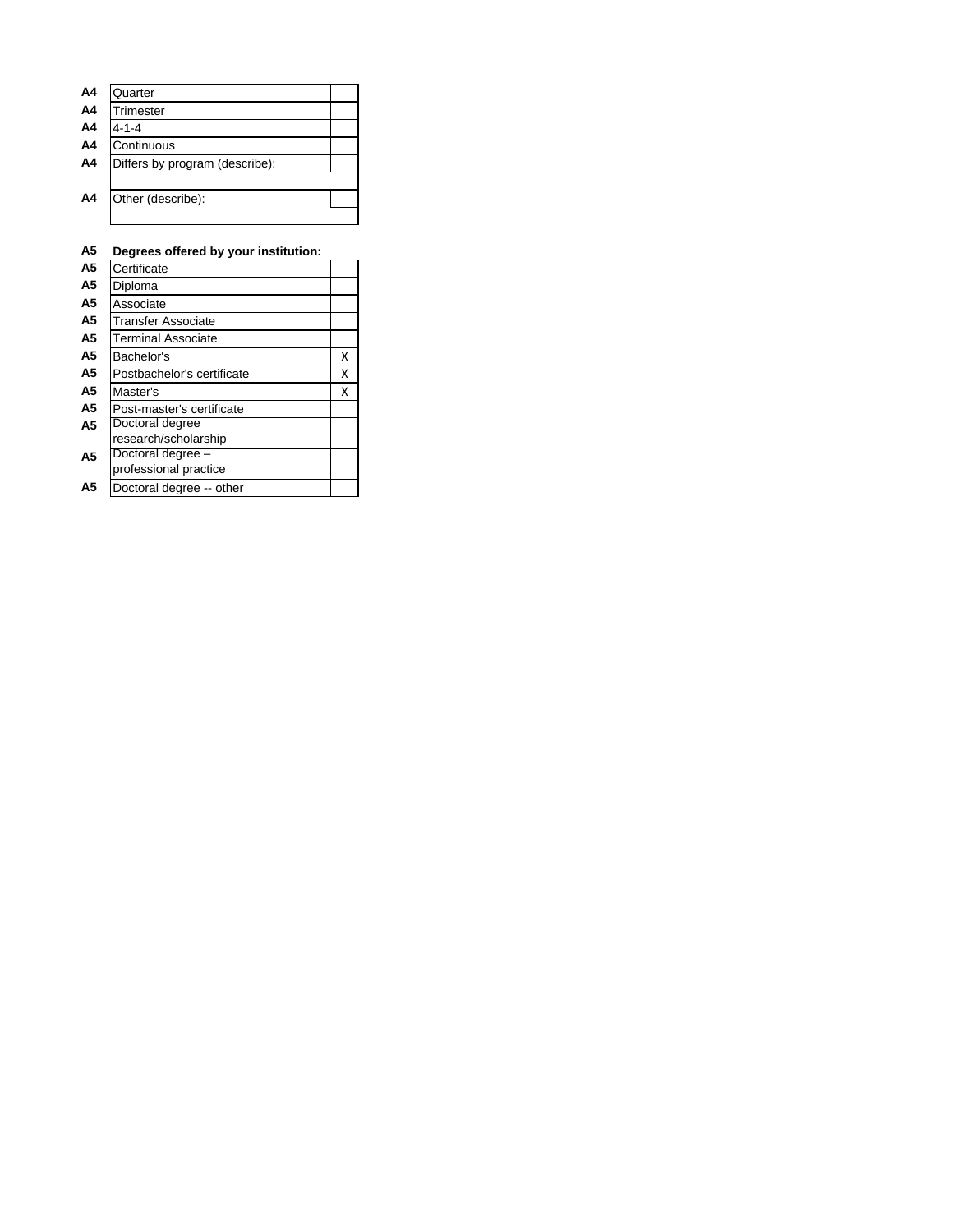# **B. ENROLLMENT AND PERSISTENCE**

**B1 Institutional Enrollment - Men and Women Provide numbers of students for each of the following categories as of the institution's official fall reporting date or as of October 15, 2015. Note: Report students formerly designated as "first professional" in the graduate cells.**

| <b>B1</b> |                                                   |     | <b>FULL-TIME</b> | <b>PART-TIME</b> |              |
|-----------|---------------------------------------------------|-----|------------------|------------------|--------------|
| <b>B1</b> |                                                   | Men | Women            | Men              | Women        |
| <b>B1</b> | <b>Undergraduates</b>                             |     |                  |                  |              |
| <b>B1</b> | Degree-seeking, first-time freshmen               | 128 | 261              | 0                | 1            |
| <b>B1</b> | Other first-year, degree-seeking                  | 14  | 13               | 0                | $\mathbf{1}$ |
| <b>B1</b> | All other degree-seeking                          | 322 | 712              | $\overline{2}$   | 12           |
| <b>B1</b> | Total degree-seeking                              | 464 | 986              | $\overline{2}$   | 14           |
| <b>B1</b> | All other undergraduates enrolled in              |     |                  |                  |              |
|           | credit courses                                    | 1   | 1                | 4                | 6            |
| <b>B1</b> | Total undergraduates                              | 465 | 987              | 6                | 20           |
| <b>B1</b> | Graduate                                          |     |                  |                  |              |
| <b>B1</b> | Degree-seeking, first-time                        | 11  | 30               | 8                | 26           |
| <b>B1</b> | All other degree-seeking                          | 24  | 64               | 62               | 220          |
| <b>B1</b> | All other graduates enrolled in credit<br>courses |     |                  | 30               | 193          |
| <b>B1</b> | Total graduate                                    | 36  | 95               | 100              | 439          |
| <b>B1</b> | Total all undergraduates                          |     |                  |                  | 1,478        |
| <b>B1</b> | Total all graduate                                |     |                  |                  | 670          |
| <b>B1</b> | <b>GRAND TOTAL ALL STUDENTS</b>                   |     |                  |                  | 2,148        |

**B2 Enrollment by Racial/Ethnic Category. Provide numbers of undergraduate students for each of the following categories as of the institution's official fall reporting date or as of October 15, 2015. Include international students only in the category "Nonresident aliens." Complete the "Total Undergraduates" column only if you cannot provide data for the first two columns. Report as your institution reports to IPEDS: persons who are Hispanic should be reported only on the Hispanic line, not under any race, and persons who are non-Hispanic multi-racial should be reported only under "Two or more races."** 

| <b>B2</b> |                                                         | Degree-Seeking<br>First-Time<br>First Year | Degree-Seeking<br>Undergraduates<br>(include first-time)<br>first-year) | Total<br>Undergraduates<br>(both degree- and<br>non-degree-<br>seeking) |
|-----------|---------------------------------------------------------|--------------------------------------------|-------------------------------------------------------------------------|-------------------------------------------------------------------------|
| <b>B2</b> | Nonresident aliens                                      | 15                                         | 41                                                                      | 44                                                                      |
| <b>B2</b> | Hispanic/Latino                                         | 32                                         | 127                                                                     | 127                                                                     |
| <b>B2</b> | Black or African American, non-Hispanic                 | 50                                         | 171                                                                     | 174                                                                     |
| <b>B2</b> | White, non-Hispanic                                     | 245                                        | 948                                                                     | 952                                                                     |
| <b>B2</b> | American Indian or Alaska Native, non-Hispanic          | 0                                          |                                                                         |                                                                         |
| <b>B2</b> | Asian, non-Hispanic                                     | 16                                         | 54                                                                      | 54                                                                      |
| <b>B2</b> | Native Hawaiian or other Pacific Islander, non-Hispanic | 2                                          | 3                                                                       | 3                                                                       |
| <b>B2</b> | Two or more races, non-Hispanic                         | 17                                         | 64                                                                      | 64                                                                      |
| <b>B2</b> | Race and/or ethnicity unknown                           | 13                                         | 57                                                                      | 59                                                                      |
| <b>B2</b> | <b>TOTAL</b>                                            | 390                                        | 1,466                                                                   | 1,478                                                                   |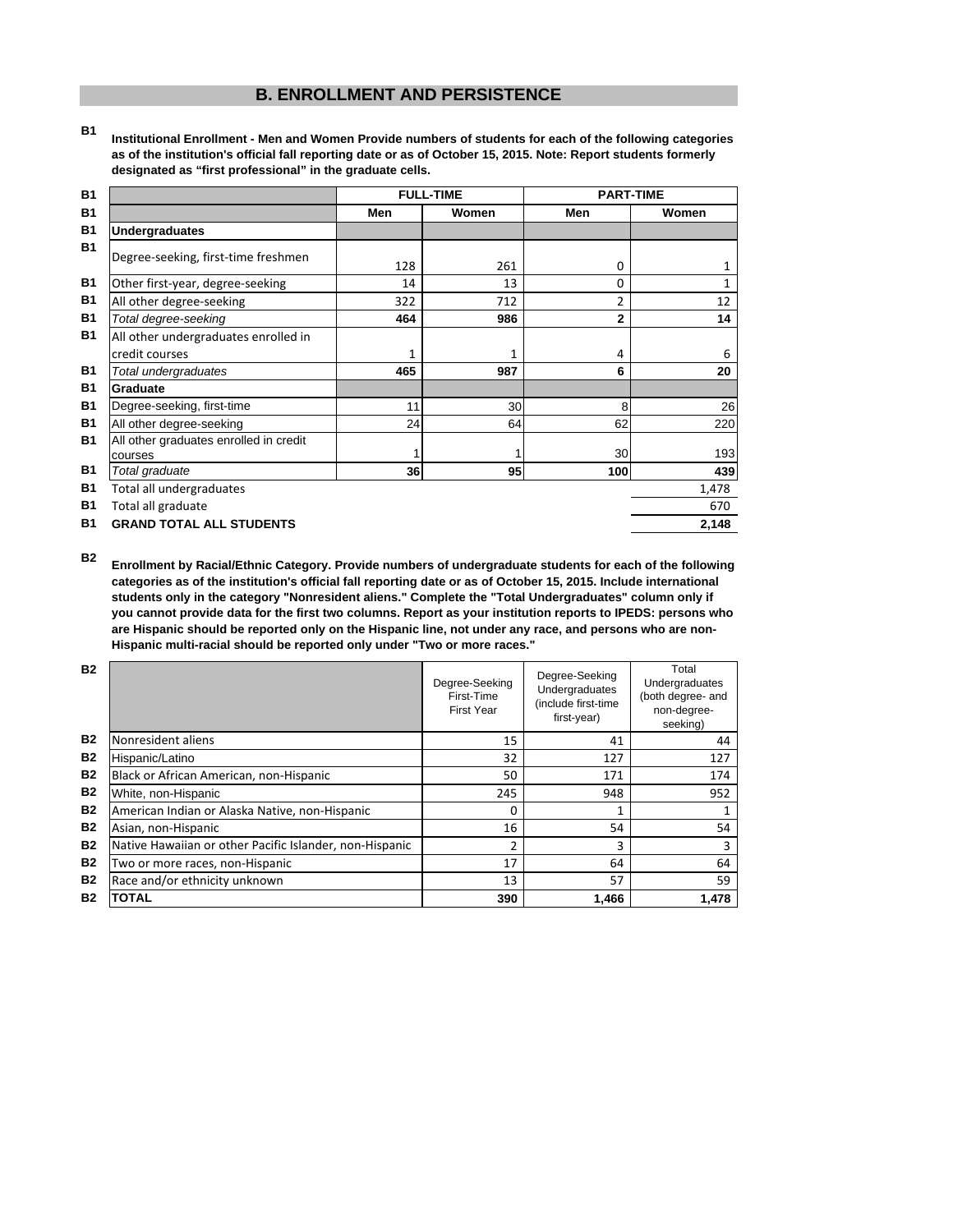### **Persistence**

#### **B3 Number of degrees awarded from July 1, 2014 to June 30, 2015**

| <b>B3</b> | Certificate/diploma                      |     |
|-----------|------------------------------------------|-----|
| <b>B3</b> | Associate degrees                        |     |
| <b>B3</b> | Bachelor's degrees                       | 327 |
| B3        | Postbachelor's certificates              | 45  |
| B3        | Master's degrees                         | 158 |
| B3        | Post-Master's certificates               |     |
| B3        | Doctoral degrees - research/scholarship  |     |
| <b>B3</b> | Doctoral degrees - professional practice |     |
| B3        | Doctoral degrees - other                 |     |

#### **Graduation Rates**

The items in this section correspond to data elements collected by the IPEDS Web-based Data Collection System's

#### **For Bachelor's or Equivalent Programs**

Please provide data for the Fall 2009 cohort if available. If Fall 2009 cohort data are not available, provide data for the Fall 2008 cohort.

#### *Fall 2009 Cohort*

Report for the cohort of full-time first-time bachelor's (or equivalent) degree-seeking undergraduate students who entered in Fall 2009. Include in the cohort those who entered your institution during the summer term preceding Fall 2009.

| <b>B4</b>  | Initial 2009 cohort of first-time, full-time bachelor's (or equivalent) degree-seeking undergraduate<br>students; total all students:                                                                                                                                        | 399      |
|------------|------------------------------------------------------------------------------------------------------------------------------------------------------------------------------------------------------------------------------------------------------------------------------|----------|
| <b>B5</b>  | Of the initial 2009 cohort, how many did not persist and did not graduate for the following<br>reasons: death, permanent disability, service in the armed forces, foreign aid service of the<br>federal government, or official church missions; total allowable exclusions: | $\Omega$ |
| B6         | Final 2009 cohort, after adjusting for allowable exclusions: (subtract question B5 from question<br>B4)                                                                                                                                                                      | 399      |
| B7         | Of the initial 2009 cohort, how many completed the program in four years or less (by August 31,<br>$2013$ :                                                                                                                                                                  | 227      |
| B8         | Of the initial 2009 cohort, how many completed the program in more than four years but in five<br>years or less (after August 31, 2013 and by August 31, 2014):                                                                                                              | 39       |
| <b>B9</b>  | Of the initial 2009 cohort, how many completed the program in more than five years but in six<br>years or less (after August 31, 2014 and by August 31, 2015):                                                                                                               | 8        |
| <b>B10</b> | Total graduating within six years (sum of questions B7, B8, and B9):                                                                                                                                                                                                         |          |
|            |                                                                                                                                                                                                                                                                              | 274      |
| <b>B11</b> | Six-year graduation rate for 2009 cohort (question B10 divided by question B6):                                                                                                                                                                                              | 69%      |

#### *Fall 2008 Cohort*

Report for the cohort of full-time first-time bachelor's (or equivalent) degree-seeking undergraduate students who entered in Fall 2008. Include in the cohort those who entered your institution during the summer term preceding Fall

| <b>B4</b> | Initial 2008 cohort of first-time, full-time bachelor's (or equivalent) degree-seeking undergraduate<br>students; total all students:                                                                                                                                        | 360 |
|-----------|------------------------------------------------------------------------------------------------------------------------------------------------------------------------------------------------------------------------------------------------------------------------------|-----|
| <b>B5</b> | Of the initial 2008 cohort, how many did not persist and did not graduate for the following<br>reasons: death, permanent disability, service in the armed forces, foreign aid service of the<br>federal government, or official church missions; total allowable exclusions: | 0   |
| B6        | Final 2008 cohort, after adjusting for allowable exclusions: (subtract question B5 from question                                                                                                                                                                             | 360 |
| <b>B7</b> | Of the initial 2008 cohort, how many completed the program in four years or less (by August 31,                                                                                                                                                                              | 188 |
| <b>B8</b> | Of the initial 2008 cohort, how many completed the program in more than four years but in five<br>years or less (after August 31, 2012 and by August 31, 2013):                                                                                                              | 36  |
| B9.       | Of the initial 2008 cohort, how many completed the program in more than five years but in six<br>years or less (after August 31, 2013 and by August 31, 2014):                                                                                                               | 6   |
|           | <b>B10</b> Total graduating within six years (sum of questions B7, B8, and B9):                                                                                                                                                                                              | 230 |
|           | B11 Six-year graduation rate for 2008 cohort (question B10 divided by question B6):                                                                                                                                                                                          | 64% |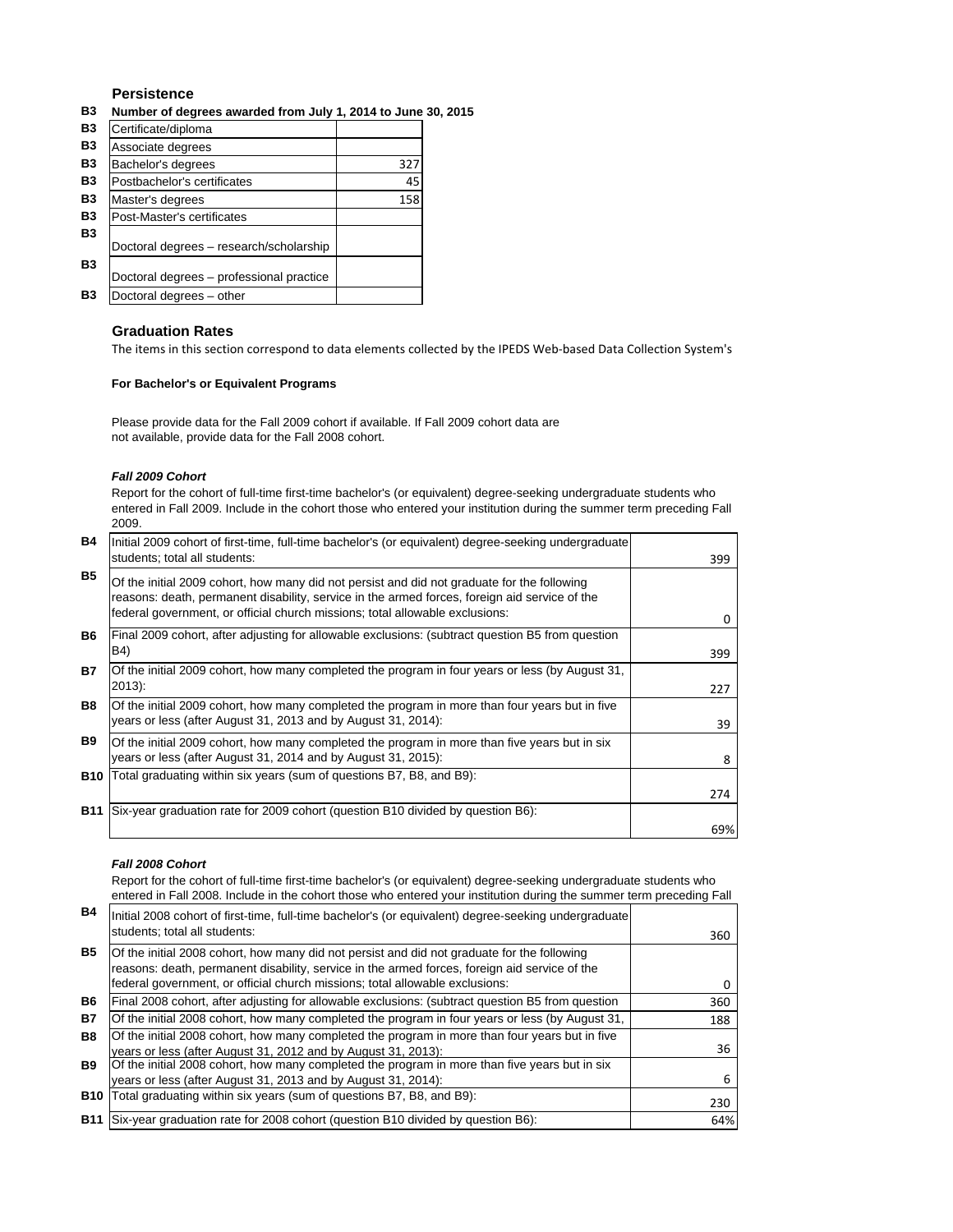#### **For Two-Year Institutions**

Please provide data for the 2012 cohort if available. If 2012 cohort data are not available, provide data for the 2011 cohort.

#### *2012 Cohort*

|            | <b>B12</b> Initial 2012 cohort, total of first-time, full-time degree/certificate-seeking students:                                                                                                                                                                                     |   |
|------------|-----------------------------------------------------------------------------------------------------------------------------------------------------------------------------------------------------------------------------------------------------------------------------------------|---|
|            | <b>B13</b> Of the initial 2012 cohort, how many did not persist and did not graduate for the following<br>reasons: death, permanent disability, service in the armed forces, foreign aid service of the<br>federal government, or official church missions; total allowable exclusions: |   |
|            |                                                                                                                                                                                                                                                                                         | 0 |
|            | <b>B14</b> Final 2012 cohort, after adjusting for allowable exclusions (Subtract question B13 from question<br>B12):                                                                                                                                                                    | 0 |
| B15        | Completers of programs of less than two years duration (total):                                                                                                                                                                                                                         |   |
| <b>B16</b> | Completers of programs of less than two years within 150 percent of normal time:                                                                                                                                                                                                        |   |
| <b>B17</b> | Completers of programs of at least two but less than four years (total):                                                                                                                                                                                                                |   |
| <b>B18</b> | Completers of programs of at least two but less than four-years within 150 percent of normal                                                                                                                                                                                            |   |
| <b>B19</b> | Total transfers-out (within three years) to other institutions:                                                                                                                                                                                                                         |   |
| <b>B20</b> | Total transfers to two-year institutions:                                                                                                                                                                                                                                               |   |
| <b>B21</b> | Total transfers to four-year institutions:                                                                                                                                                                                                                                              |   |

#### *2011 Cohort*

|            | <b>B12</b> linitial 2011 cohort, total of first-time, full-time degree/certificate-seeking students:                                                                                                                                                                                    |   |
|------------|-----------------------------------------------------------------------------------------------------------------------------------------------------------------------------------------------------------------------------------------------------------------------------------------|---|
|            | <b>B13</b> Of the initial 2011 cohort, how many did not persist and did not graduate for the following<br>reasons: death, permanent disability, service in the armed forces, foreign aid service of the<br>federal government, or official church missions; total allowable exclusions: |   |
|            | <b>B14</b> Final 2011 cohort, after adjusting for allowable exclusions (Subtract question B13 from question<br>B12):                                                                                                                                                                    | 0 |
|            | <b>B15</b> Completers of programs of less than two years duration (total):                                                                                                                                                                                                              |   |
| <b>B16</b> | Completers of programs of less than two years within 150 percent of normal time:                                                                                                                                                                                                        |   |
| <b>B17</b> | Completers of programs of at least two but less than four years (total):                                                                                                                                                                                                                |   |
| <b>B18</b> | Completers of programs of at least two but less than four-years within 150 percent of normal                                                                                                                                                                                            |   |
| <b>B19</b> | Total transfers-out (within three years) to other institutions:                                                                                                                                                                                                                         |   |
| <b>B20</b> | Total transfers to two-year institutions:                                                                                                                                                                                                                                               |   |
| <b>B21</b> | Total transfers to four-year institutions:                                                                                                                                                                                                                                              |   |

#### **Retention Rates**

Report for the cohort of all full-time, first-time bachelor's (or equivalent) degree-seeking undergraduate students who entered in Fall 2014 (or the preceding summer term). The initial cohort may be adjusted for students who departed for the following reasons: death, permanent disability, service in the armed forces, foreign aid service of the federal government or official church missions. No other adjustments to the initial cohort should be made.

| <b>B22</b> For the cohort of all full-time bachelor's (or equivalent) degree-seeking undergraduate students |        |
|-------------------------------------------------------------------------------------------------------------|--------|
| who entered your institution as freshmen in Fall 2014 (or the preceding summer term), what                  |        |
| percentage was enrolled at your institution as of the date your institution calculates its official         |        |
| lenrollment in Fall 2015?                                                                                   |        |
|                                                                                                             | 82.00% |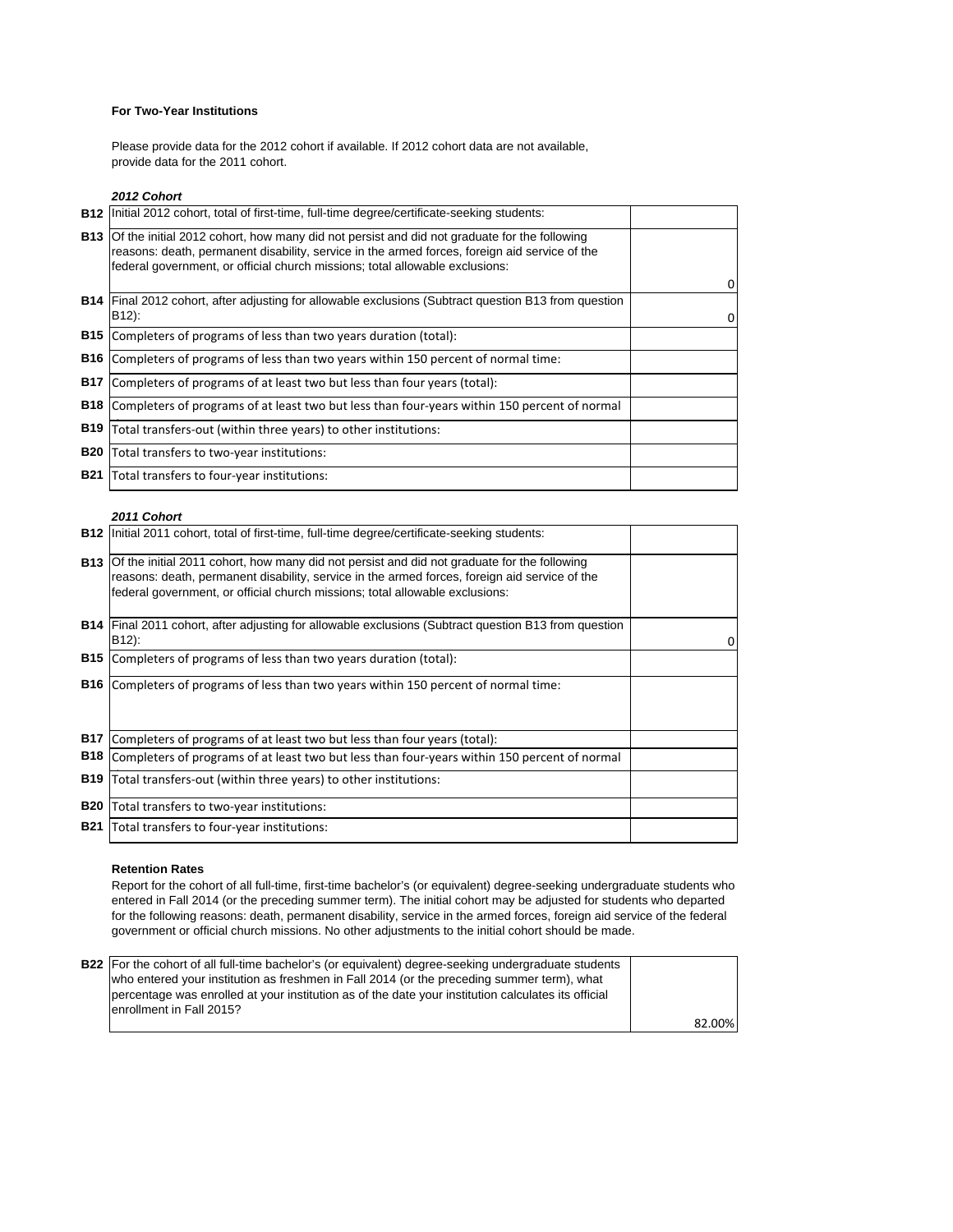## **C. FIRST-TIME, FIRST-YEAR (FRESHMAN) ADMISSION**

#### **Applications**

**C1 First-time, first-year, (freshmen) students: Provide the number of degree-seeking, first-time, first-year students who applied, were admitted, and enrolled (full- or part-time) in Fall 2015. Include early decision, early action, and students who began studies during summer in this cohort. Applicants should include only those students who fulfilled the requirements for consideration for admission (i.e., who completed actionable applications) and who have been notified of one of the following actions: admission, nonadmission, placement on waiting list, or application withdrawn (by applicant or institution). Admitted applicants should include wait-listed students who were subsequently offered admission.**

| C <sub>1</sub> | Total first-time, first-year (freshman) men who applied               | 1189 |
|----------------|-----------------------------------------------------------------------|------|
| C <sub>1</sub> | Total first-time, first-year (freshman) women who applied             | 2388 |
|                |                                                                       |      |
| C <sub>1</sub> | Total first-time, first-year (freshman) men who were admitted         | 868  |
| C <sub>1</sub> | Total first-time, first-year (freshman) women who were admitted       | 1909 |
|                |                                                                       |      |
| C <sub>1</sub> | Total full-time, first-time, first-year (freshman) men who enrolled   | 128  |
| C <sub>1</sub> | Total part-time, first-time, first-year (freshman) men who enrolled   | 0    |
|                |                                                                       |      |
| C <sub>1</sub> | Total full-time, first-time, first-year (freshman) women who enrolled | 261  |
| C <sub>1</sub> | Total part-time, first-time, first-year (freshman) women who enrolled | 1    |
|                |                                                                       |      |

#### **C2 Freshman wait-listed students (students who met admission requirements but whose final admission was contingent on space availability)**

|                |                                                                     | Yes | No |
|----------------|---------------------------------------------------------------------|-----|----|
| C <sub>2</sub> | Do you have a policy of placing students on a waiting list?         |     |    |
| C <sub>2</sub> | If yes, please answer the questions below for Fall 2015 admissions: |     |    |
| C <sub>2</sub> | Number of qualified applicants offered a place on waiting list      | 61  |    |
| C <sub>2</sub> | Number accepting a place on the waiting list                        | 44  |    |
| C <sub>2</sub> | Number of wait-listed students admitted                             |     |    |
| C <sub>2</sub> | Is your waiting list ranked?                                        |     |    |

**C2**

If yes, do you release that information to students?

**C2** Do you release that information to school counselors?

#### **Admission Requirements**

#### **C3 High school completion requirement**

| C <sub>3</sub> | High school diploma is required and GED is<br>accepted     |  |
|----------------|------------------------------------------------------------|--|
| C <sub>3</sub> | High school diploma is required and GED is not<br>accepted |  |
| C <sub>3</sub> | High school diploma or equivalent is not required          |  |

#### **C4 Does your institution require or recommend a general college-preparatory program for degree-seeking students?**

| C <sub>4</sub> | Require                       |  |
|----------------|-------------------------------|--|
| C <sub>4</sub> | Recommend                     |  |
| C <sub>4</sub> | Neither require nor recommend |  |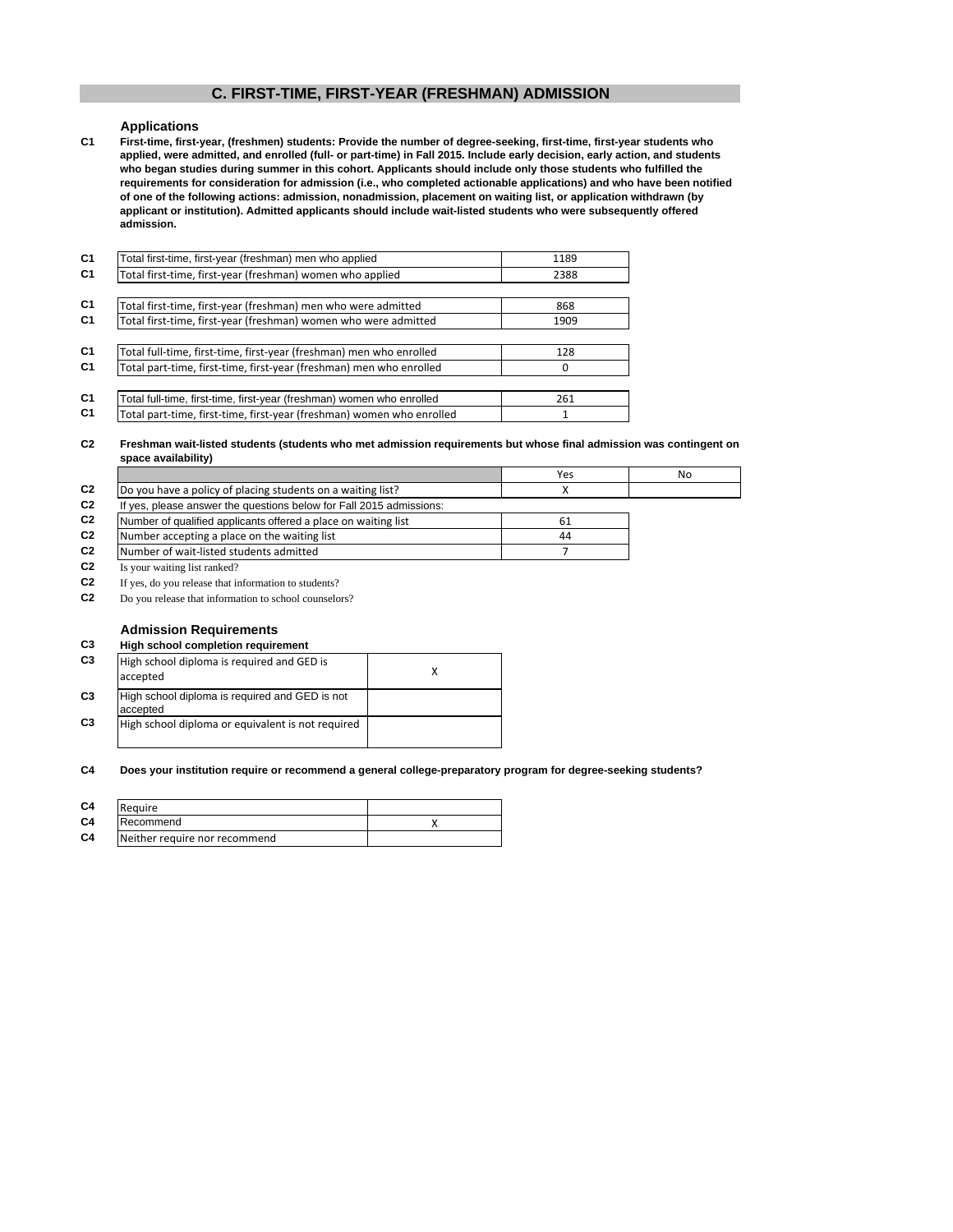#### **C5 Distribution of high school units required and/or recommended.**Specify the distribution of academic high school course units

|                                     | <b>Units</b><br>Required | <b>Units</b><br>Recommended |
|-------------------------------------|--------------------------|-----------------------------|
| Total academic units                | 16                       | 20                          |
| English                             | 4                        | 4                           |
| <b>Mathematics</b>                  | 3                        | 4                           |
| Science                             | $\overline{2}$           | 3                           |
| Of these, units that must be<br>lab | $\overline{2}$           | 3                           |
| Foreign language                    | $\overline{2}$           | 4                           |
| Social studies                      | 3                        | 3                           |
| History                             |                          |                             |
| Academic electives                  | $\overline{2}$           | $\overline{2}$              |
| <b>Computer Science</b>             |                          |                             |
| Visual/Performing Arts              |                          |                             |
| Other (specify)                     |                          |                             |

#### **Basis for Selection**

**C6**

Do you have an open admission policy, under which virtually all secondary school graduates or students with GED equivalency diplomas are admitted without regard to academic record, test scores, or other qualifications? If so, check which applies:

| C6             | Open admission policy as described above for all students         |  |  |  |  |
|----------------|-------------------------------------------------------------------|--|--|--|--|
| C6             | Open admission policy as described above for most students, but-- |  |  |  |  |
| C6             | selective admission for out-of-state students                     |  |  |  |  |
| C6             | selective admission to some programs                              |  |  |  |  |
| C <sub>6</sub> | other (explain)                                                   |  |  |  |  |
|                |                                                                   |  |  |  |  |

|                                     | Very Important | Important | <b>Considered</b> | <b>Not Considered</b> |
|-------------------------------------|----------------|-----------|-------------------|-----------------------|
| Academic                            |                |           |                   |                       |
| Rigor of secondary school<br>record | X              |           |                   |                       |
| Class rank                          |                |           | X                 |                       |
| Academic GPA                        | X              |           |                   |                       |
| Standardized test scores            |                |           | X                 |                       |
| <b>Application Essay</b>            |                | X         |                   |                       |
| Recommendation(s)                   |                | X         |                   |                       |
| Nonacademic                         |                |           |                   |                       |
| Interview                           |                |           | X                 |                       |
| <b>Extracurricular activities</b>   |                | X         |                   |                       |
| Talent/ability                      |                | X         |                   |                       |
| Character/personal qualities        |                |           | X                 |                       |
| First generation                    |                |           | X                 |                       |
| Alumni/ae relation                  |                |           | X                 |                       |
| Geographical residence              |                |           | X                 |                       |
| State residency                     |                |           | X                 |                       |
| Religious                           |                |           |                   | X                     |
| affiliation/commitment              |                |           |                   |                       |
| Racial/ethnic status                |                |           | X                 |                       |
| Volunteer work                      |                | X         |                   |                       |
| Work experience                     |                |           | X                 |                       |
| Level of applicant's interest       |                |           | X                 |                       |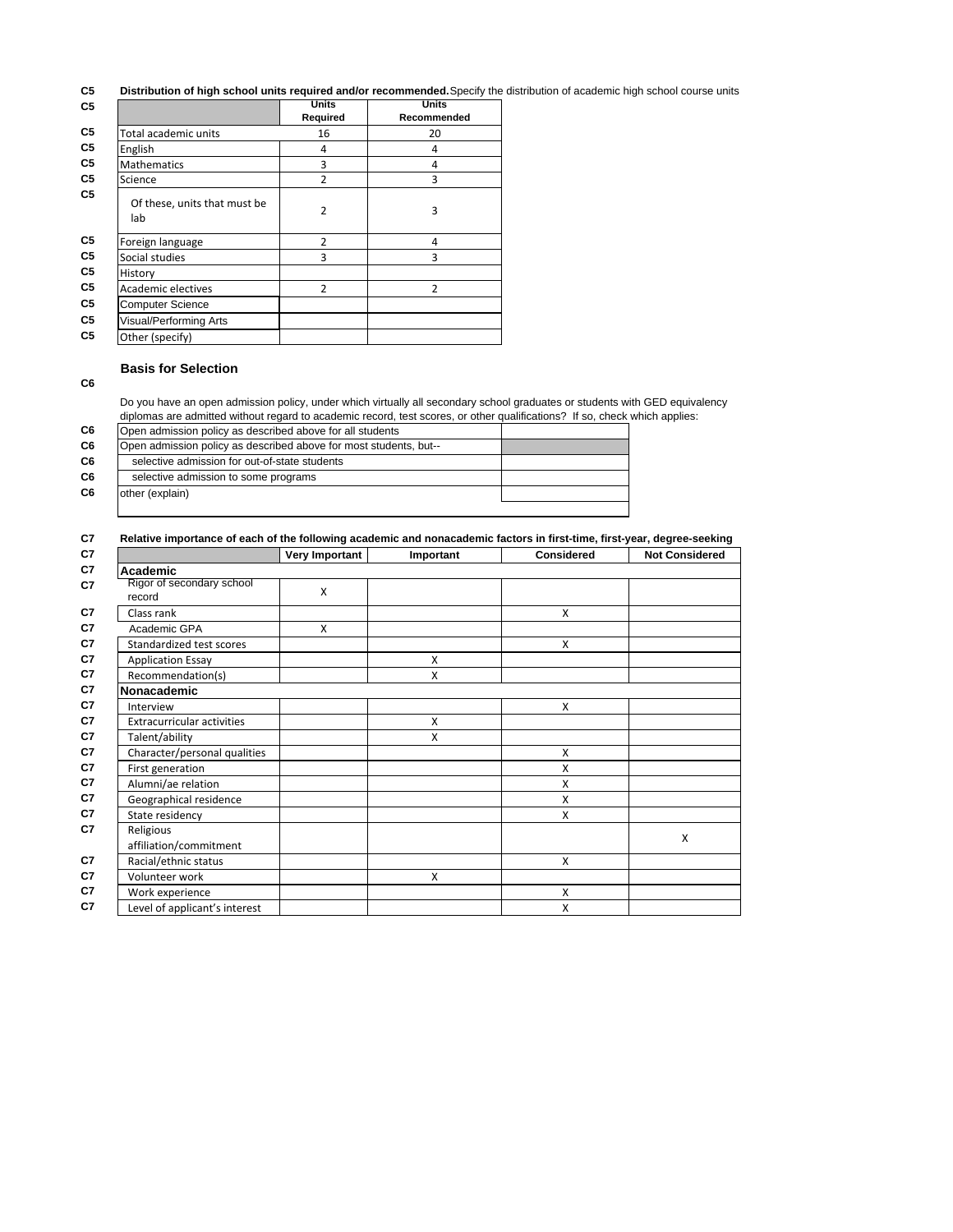#### **SAT and ACT Policies**

| C8               | <b>Entrance exams</b>                                                                                                                                   |     |    |  |  |
|------------------|---------------------------------------------------------------------------------------------------------------------------------------------------------|-----|----|--|--|
|                  |                                                                                                                                                         | Yes | No |  |  |
| C <sub>8</sub> A | Does your institution make use of SAT, ACT, or SAT Subject Test scores in<br>admission decisions for first-time, first-year, degree-seeking applicants? | Yes |    |  |  |

**C8A**

If yes, place check marks in the appropriate boxes below to reflect your institution's policies for use in admission for Fall 2017.

| C8A |                                            | <b>ADMISSION</b> |           |                         |                                        |                 |
|-----|--------------------------------------------|------------------|-----------|-------------------------|----------------------------------------|-----------------|
| C8A |                                            | Require          | Recommend | <b>Require for Some</b> | <b>Consider if</b><br><b>Submitted</b> | <b>Not Used</b> |
| C8A | SAT or ACT                                 |                  |           |                         |                                        |                 |
| C8A | <b>ACT only</b>                            |                  |           |                         |                                        |                 |
| C8A | SAT only                                   |                  |           |                         |                                        |                 |
| C8A | SAT and SAT Subject Tests or<br><b>ACT</b> |                  |           |                         |                                        |                 |
| C8A | <b>SAT Subject Tests only</b>              |                  |           |                         |                                        |                 |

**C8B** If your institution will make use of the ACT in admission decisions for first-time, first-year, degree-seeking applicants for Fall 2017, please indicate which ONE of the following applies: (regardless of whether the writing score will be used in the admissions process):

**C8B** ACT with writing required **ACT ACT** with writing required **ACT CONS** 

**C8B** ACT with writing recommended

**C8B** ACT with or without writing accepted

| v<br>↗ |  |
|--------|--|
|        |  |
|        |  |

**C8B** If your institution will make use of the SAT in admission decisions for first-time, first-year, degree-seeking applicants for Fall 2017 please indicate which ONE of the following applies (regardless of whether the Essay score will be used in the admissions process:

**C8B** SAT with Essay component required

- **C8B** SAT with Essay component recommended
- **C8B** X SAT with or without Essay component accepted

| Χ |  |
|---|--|

**C8C** Please indicate how your institution will use the SAT or ACT writing component; check all that apply:

| C8C        |                                                                                     | <b>SAT</b> essay | <b>ACT</b> essay |
|------------|-------------------------------------------------------------------------------------|------------------|------------------|
| C8C        | For admission                                                                       |                  |                  |
| C8C        | For placement                                                                       |                  |                  |
| C8C        | For advising                                                                        |                  |                  |
| C8C<br>C8C | In place of an application essay<br>As a validity check on the<br>application essay |                  |                  |
| C8C        | No college policy as of now                                                         |                  |                  |
| C8C        | Not using essay component                                                           | Χ                | Χ                |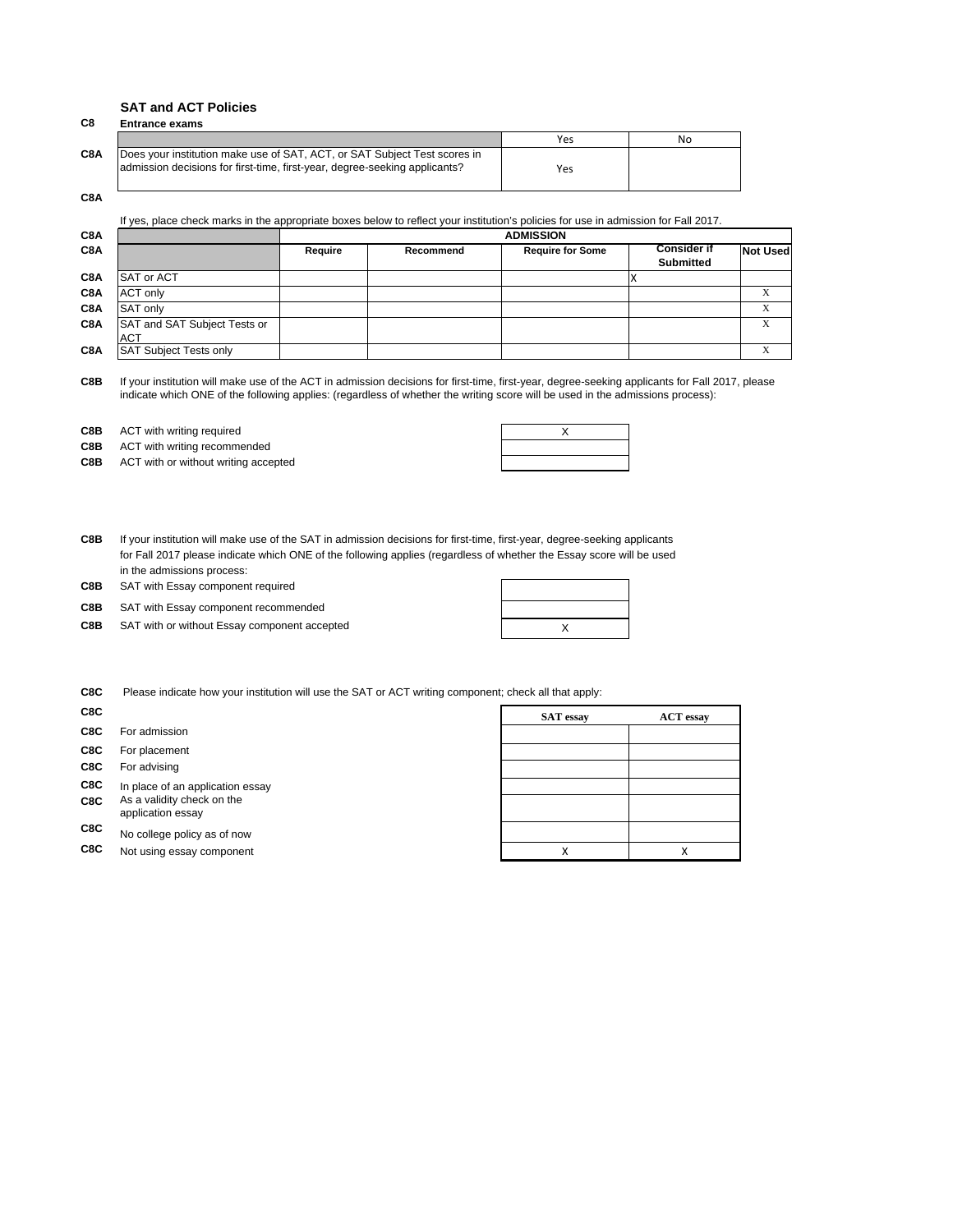#### **C8D In addition**, does your institution use applicants' test scores for academic advising?

| C8D | --<br>ີ |  |
|-----|---------|--|
|     |         |  |

| C8E | Latest date by which SAT or ACT scores must be received for fall-term       | 1-Feb     |
|-----|-----------------------------------------------------------------------------|-----------|
| C8E | Latest date by which SAT Subject Test scores must be received for fall-term | <b>NA</b> |

**C8F C8F** If necessary, use this space to clarify your test policies (e.g., if tests are recommended for some students, or if tests are not

| C8G | Please indicate which tests your institution uses for placement (e.g., state tests): |  |  |  |
|-----|--------------------------------------------------------------------------------------|--|--|--|
| C8G | <b>SAT</b>                                                                           |  |  |  |
| C8G | <b>ACT</b>                                                                           |  |  |  |
| C8G | <b>SAT Subject Tests</b>                                                             |  |  |  |
| C8G | AP                                                                                   |  |  |  |
| C8G | <b>CLEP</b>                                                                          |  |  |  |
| C8G | <b>Institutional Exam</b>                                                            |  |  |  |
| C8G | State Exam (specify):                                                                |  |  |  |

#### **Freshman Profile**

Provide percentages for ALL enrolled, degree-seeking, full-time and part-time, first-time, first-year (freshman) students enrolled in

**C9 Percent and number of first-time, first-year (freshman) students enrolled in Fall 2015 who submitted national standardized (SAT/ACT) test scores. Include information for ALL enrolled, degree-seeking, first-time, first-year (freshman) students who submitted test scores. Do not include partial test scores (e.g., mathematics scores but not critical reading for a category of students) or combine other standardized test results (such as TOEFL) in this item. Do not convert SAT scores to ACT scores and vice versa. The 25th percentile is the score that 25 percent scored at or below; the 75th percentile score is the one that 25 percent scored at or above**

| C9 | Percent submitting SAT scores | 70% Number submitting SAT scores | 274 |
|----|-------------------------------|----------------------------------|-----|
| C9 | Percent submitting ACT scores | 33% Number submitting ACT scores | 128 |

|                             | 25th Percentile | 75th Percentile |
|-----------------------------|-----------------|-----------------|
| <b>SAT Critical Reading</b> | 500             | 630             |
| <b>SAT Math</b>             | 480             | 590             |
| <b>SAT Writing</b>          | 500             | 610             |
| <b>SAT Essay</b>            |                 |                 |
| <b>ACT Composite</b>        | 23              | 28              |
| <b>ACT Math</b>             | 21              | 27              |
| <b>ACT English</b>          | 22.25           | 30              |
| <b>ACT Writing</b>          |                 |                 |

**C9** Percent of first-time, first-year (freshman) students with scores in each range:

| C <sub>9</sub> |                      | <b>SAT Critical</b>  |                    |                    |
|----------------|----------------------|----------------------|--------------------|--------------------|
|                |                      | Reading              | <b>SAT Math</b>    | <b>SAT Writing</b> |
| C <sub>9</sub> | 700-800              | 9.12%                | 3.28%              | 7.69%              |
| C <sub>9</sub> | 600-699              | 31.02%               | 20.07%             | 24.91%             |
| C <sub>9</sub> | 500-599              | 35.77%               | 46.72%             | 42.86%             |
| C <sub>9</sub> | 400-499              | 21.17%               | 24.82%             | 19.78%             |
| C <sub>9</sub> | 300-399              | 2.55%                | 4.38%              | 4.40%              |
| C <sub>9</sub> | 200-299              | 0.36%                | 0.73%              | 0.37%              |
|                | Totals should = 100% | 100.00%              | 100.00%            | 100.00%            |
| C <sub>9</sub> |                      | <b>ACT Composite</b> | <b>ACT English</b> | <b>ACT Math</b>    |
| C <sub>9</sub> | 30-36                | 14.96%               | 28.13%             | 8.59%              |
| C <sub>9</sub> | 24-29                | 54.33%               | 42.19%             | 41.41%             |
| C <sub>9</sub> | 18-23                | 27.56%               | 24.22%             | 37.50%             |
| C <sub>9</sub> | $12 - 17$            | 3.15%                | 5.47%              | 12.50%             |
| C9             | $6 - 11$             | 0.00%                | 0.00%              | 0.00%              |
| C <sub>9</sub> | Below 6              | 0.00%                | 0.00%              | 0.00%              |
|                | Totals should = 100% | 100.00%              | 100.00%            | 100.00%            |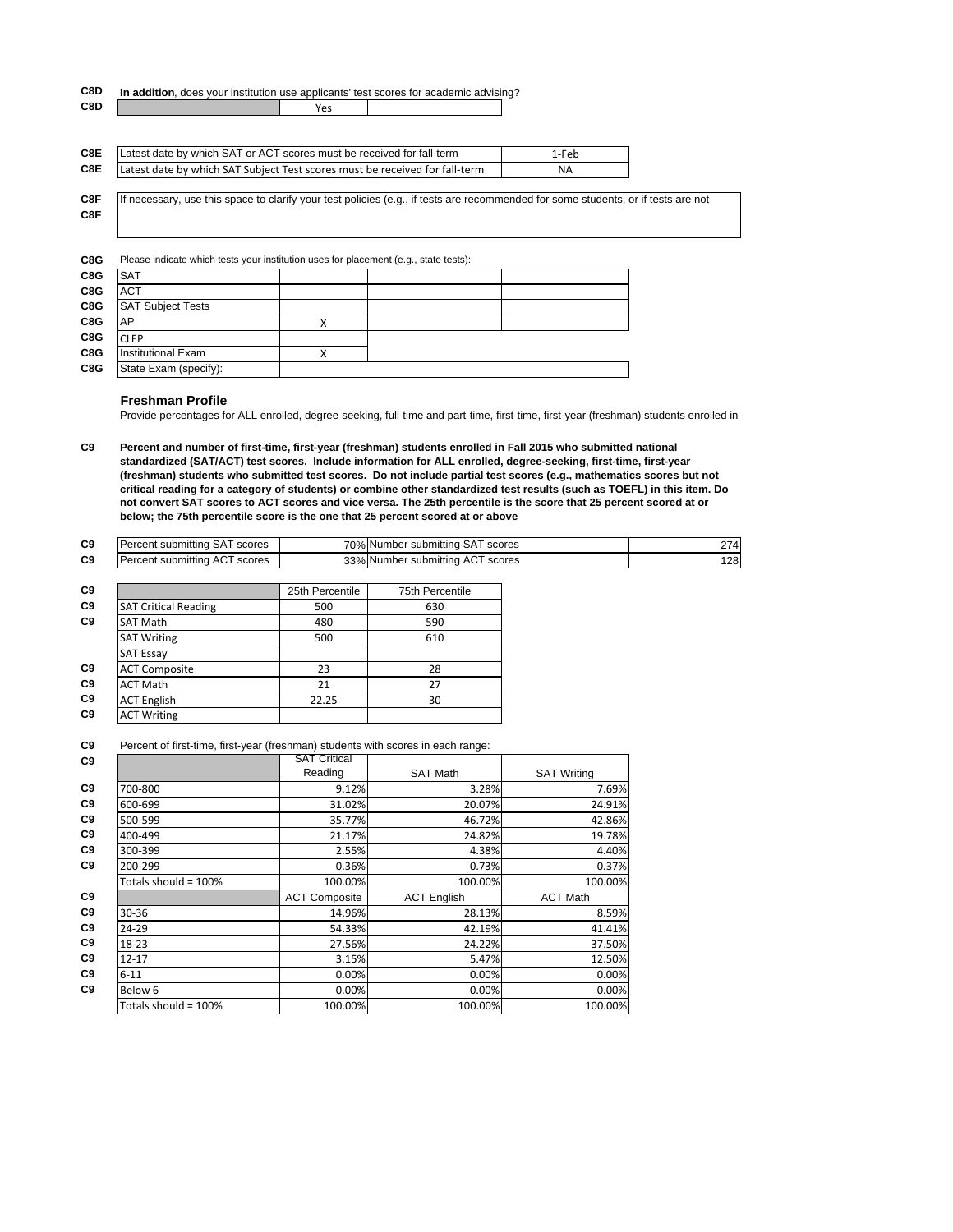**C10** Percent of all degree-seeking, first-time, first-year (freshman) students who had high school class rank within each of the following ranges (report information for those students from whom you collected high school rank information).

| C <sub>10</sub> | Percent in top tenth of high school graduating class                                              | 22.41% |                           |
|-----------------|---------------------------------------------------------------------------------------------------|--------|---------------------------|
| C10             | Percent in top quarter of high school graduating class                                            | 47.41% |                           |
| C10             | Percent in top half of high school graduating class                                               |        | 84.48% Top half +         |
| C10             | Percent in bottom half of high school graduating class                                            |        | 15.52% bottom half = 100% |
| C10             | Percent in bottom quarter of high school graduating class                                         | 0.86%  |                           |
| C <sub>10</sub> | Percent of total first-time, first-year (freshmen) students who submitted high school class rank: |        | 28.71%                    |

**C11** Percentage of all enrolled, degree-seeking, first-time, first-year (freshman) students who had high school grade-point averages within each of the following ranges (using 4.0 scale). Report information only for those students from whom you collected high school GPA.

| C <sub>11</sub> | Percent who had GPA of 3.75 and higher    | 12.84%  |
|-----------------|-------------------------------------------|---------|
| C <sub>11</sub> | Percent who had GPA between 3.50 and 3.74 | 15.82%  |
| C <sub>11</sub> | Percent who had GPA between 3.25 and 3.49 | 13.13%  |
| C <sub>11</sub> | Percent who had GPA between 3.00 and 3.24 | 20.00%  |
| C <sub>11</sub> | Percent who had GPA between 2.50 and 2.99 | 30.45%  |
| C <sub>11</sub> | Percent who had GPA between 2.0 and 2.49  | 7.46%   |
| C <sub>11</sub> | Percent who had GPA between 1.0 and 1.99  | 0.30%   |
| C <sub>11</sub> | Percent who had GPA below 1.0             | 0.00%   |
|                 | Totals should = 100%                      | 100.00% |

| C <sub>12</sub> | Average high school GPA of all degree-seeking, first-time, first-year (freshman)<br>students who submitted GPA: |        |
|-----------------|-----------------------------------------------------------------------------------------------------------------|--------|
|                 |                                                                                                                 | 3.15   |
| C <sub>12</sub> | Percent of total first-time, first-year (freshman) students who submitted high                                  |        |
|                 | school GPA:                                                                                                     | 86.12% |

# **Admission Policies**

|                                                         | Yes     | No |
|---------------------------------------------------------|---------|----|
| Does your institution have an<br>application fee?       |         |    |
| Amount of application fee:                              | \$55.00 |    |
|                                                         | Yes     | No |
| Can it be waived for applicants<br>with financial need? | х       |    |

#### **C13** If you have an application fee and an on-line application option, please

- 
- **C13** Same fee:  $\overline{X}$ <br>**C13** Free: **C13** Free: **C13** Reduced:

|                                | Yes | No |
|--------------------------------|-----|----|
| Can on-line application fee be |     |    |
| waived for applicants with     |     |    |
| financial need?                |     |    |

#### **C14 Application closing date C14** No **C14** Does your institution have an Does your institution have an x<br>application closing date?

- **C14** Application closing date (fall): 1-Aug **C14** Priority date: 1‐Feb
- **C15** Yes No **C15**

| . |                                                                             | 14 U |
|---|-----------------------------------------------------------------------------|------|
|   | Are first-time, first-year students accepted for terms other than the fall? |      |
|   |                                                                             |      |

# **C16 Notification to applicants of admission decision sent (fill in one only)**

| C <sub>16</sub> | On a rolling basis beginning |       |
|-----------------|------------------------------|-------|
|                 | (data):                      |       |
| C <sub>16</sub> | By (date):                   | 1-Apr |
| C <sub>16</sub> | Other:                       |       |
|                 |                              |       |

#### **C17 Reply policy for admitted applicants** *(fill in one only)*

**C17** Must reply by (date):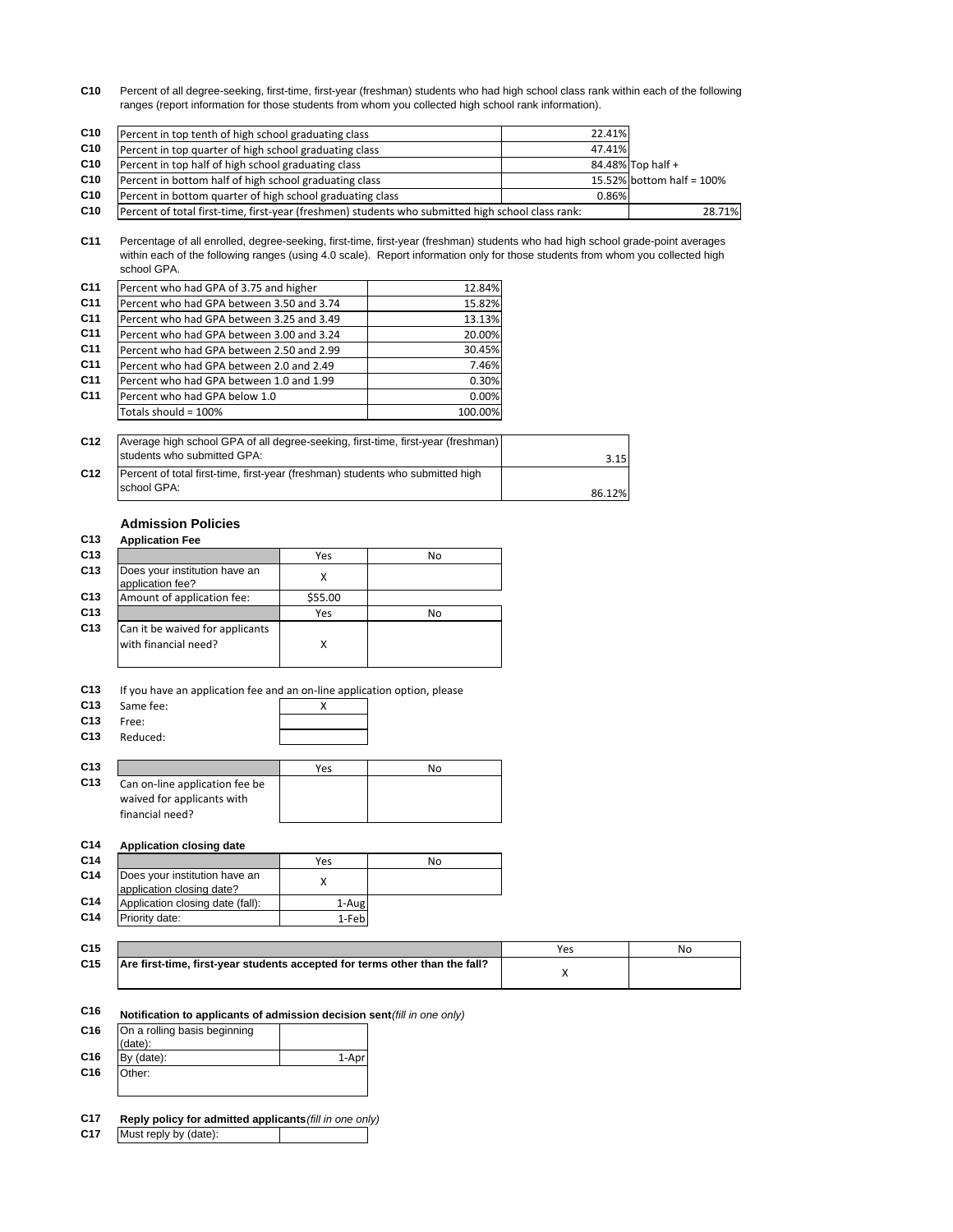| No set date:                  |   |                                                                                 |
|-------------------------------|---|---------------------------------------------------------------------------------|
| Must reply by May 1 or within |   |                                                                                 |
| 2 weeks if notified           | x |                                                                                 |
| thereafter                    |   |                                                                                 |
| Other:                        |   |                                                                                 |
|                               |   |                                                                                 |
|                               |   | 1-Aug                                                                           |
| Amount of housing deposit:    |   | \$100.00                                                                        |
|                               |   |                                                                                 |
| Yes, in full                  |   |                                                                                 |
| Yes, in part                  |   |                                                                                 |
| No                            | Χ |                                                                                 |
|                               |   | Deadline for housing deposit (MM/DD):<br>Refundable if student does not enroll? |

### **C18 Deferred admission**

| C <sub>18</sub> |                                                                              |               | Yes | No |
|-----------------|------------------------------------------------------------------------------|---------------|-----|----|
| C <sub>18</sub> | Does your institution allow students to postpone enrollment after admission? |               |     |    |
|                 |                                                                              |               |     |    |
| C <sub>18</sub> | If yes, maximum period of postponement:                                      | Two semesters |     |    |

### **C19 Early admission of high school students**

| C <sub>19</sub> |                                                                                                                                                                        | Yes | No |
|-----------------|------------------------------------------------------------------------------------------------------------------------------------------------------------------------|-----|----|
| C <sub>19</sub> | Does your institution allow high school students to enroll as full-time, first-time,<br>first-year (freshman) students one year or more before high school graduation? |     |    |
|                 |                                                                                                                                                                        |     |    |

Question removed from CDS.

**C20 Common Application** Question removed from CDS. (Initiated during 2006-2007 cycle)

### **Early Decision and Early Action Plans**

**C21 Early Decision**

| C <sub>21</sub> |                                                                                                                                                                                                                                                                                                                                             | Yes     | No |
|-----------------|---------------------------------------------------------------------------------------------------------------------------------------------------------------------------------------------------------------------------------------------------------------------------------------------------------------------------------------------|---------|----|
| C <sub>21</sub> | Does your institution offer an early decision plan (an admission plan that<br>permits students to apply and be notified of an admission decision well in<br>advance of the regular notification date and that asks students to commit to<br>attending if accepted) for first-time, first-year (freshman) applicants for fall<br>enrollment? | x       |    |
| C <sub>21</sub> | If "yes," please complete the following:                                                                                                                                                                                                                                                                                                    |         |    |
| C <sub>21</sub> | First or only early decision plan closing date                                                                                                                                                                                                                                                                                              | 15-Nov  |    |
| C <sub>21</sub> | First or only early decision plan notification date                                                                                                                                                                                                                                                                                         | 15-Decl |    |
| C <sub>21</sub> | Other early decision plan closing date                                                                                                                                                                                                                                                                                                      |         |    |

**C21** Other early decision plan notification date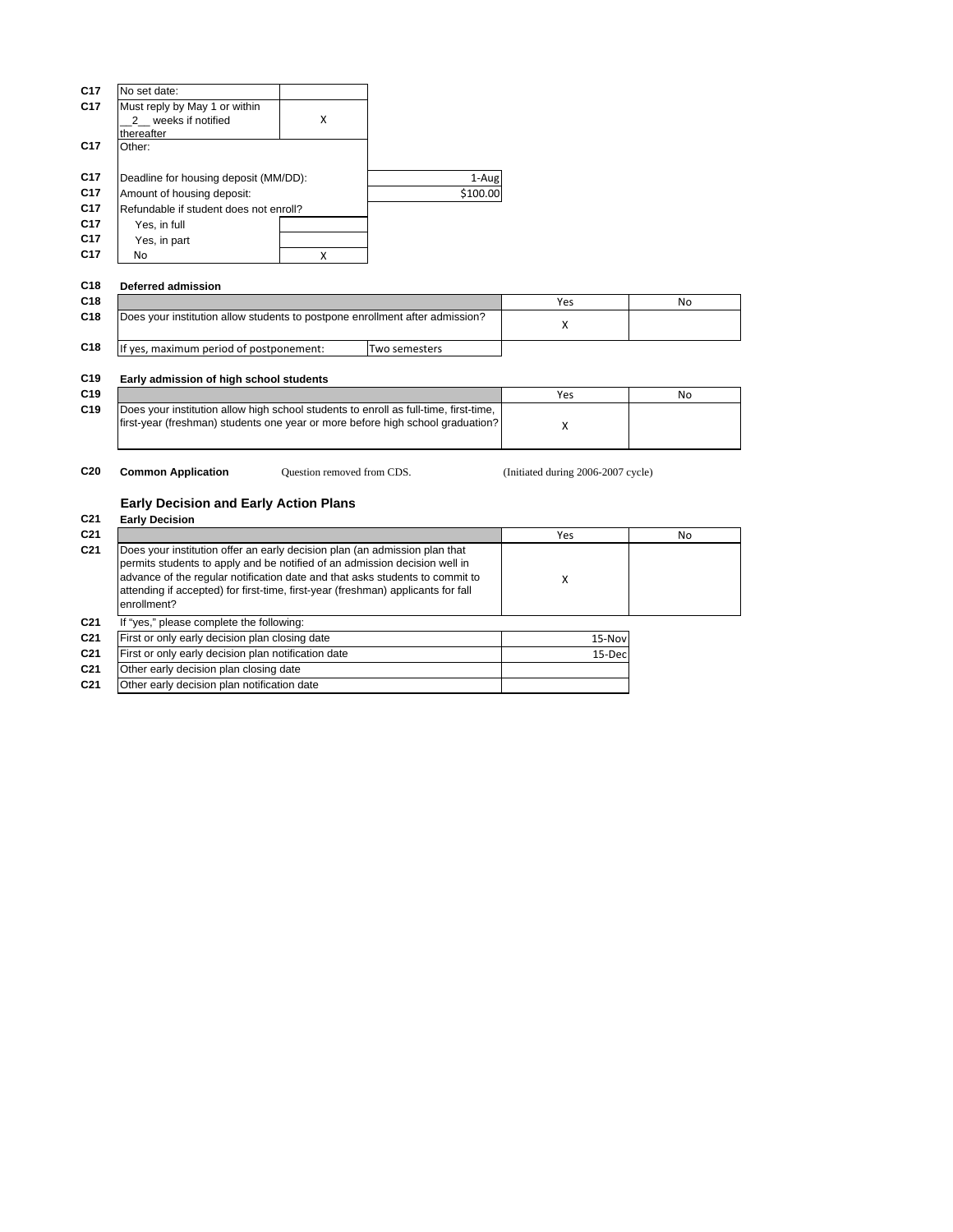| C <sub>21</sub> | For the Fall 2015 entering class:                                  |    |  |
|-----------------|--------------------------------------------------------------------|----|--|
| C <sub>21</sub> | Number of early decision applications received by your institution | 44 |  |
| C <sub>21</sub> | Number of applicants admitted under early decision plan            |    |  |
| C <sub>21</sub> | Please provide significant details about your early decision plan: |    |  |

| C <sub>22</sub> | <b>Early action</b>                                                                                                                                                                                           |       |    |  |  |
|-----------------|---------------------------------------------------------------------------------------------------------------------------------------------------------------------------------------------------------------|-------|----|--|--|
| C <sub>22</sub> |                                                                                                                                                                                                               | Yes   | No |  |  |
| C <sub>22</sub> | Do you have a nonbinding early action plan whereby students are notified of an<br>admission decision well in advance of the regular notification date but do not<br>have to commit to attending your college? |       |    |  |  |
| C <sub>22</sub> | If "yes," please complete the following:                                                                                                                                                                      |       |    |  |  |
| C <sub>22</sub> | Early action closing date                                                                                                                                                                                     | 1-Dec |    |  |  |
| C <sub>22</sub> | Early action notification date                                                                                                                                                                                | 1-Feb |    |  |  |
|                 |                                                                                                                                                                                                               |       |    |  |  |

**C22** Is your early action plan a "restrictive" plan under which you limit students from applying to other early plans?

| C <sub>22</sub> | Yes |  |
|-----------------|-----|--|
| C22             |     |  |
|                 |     |  |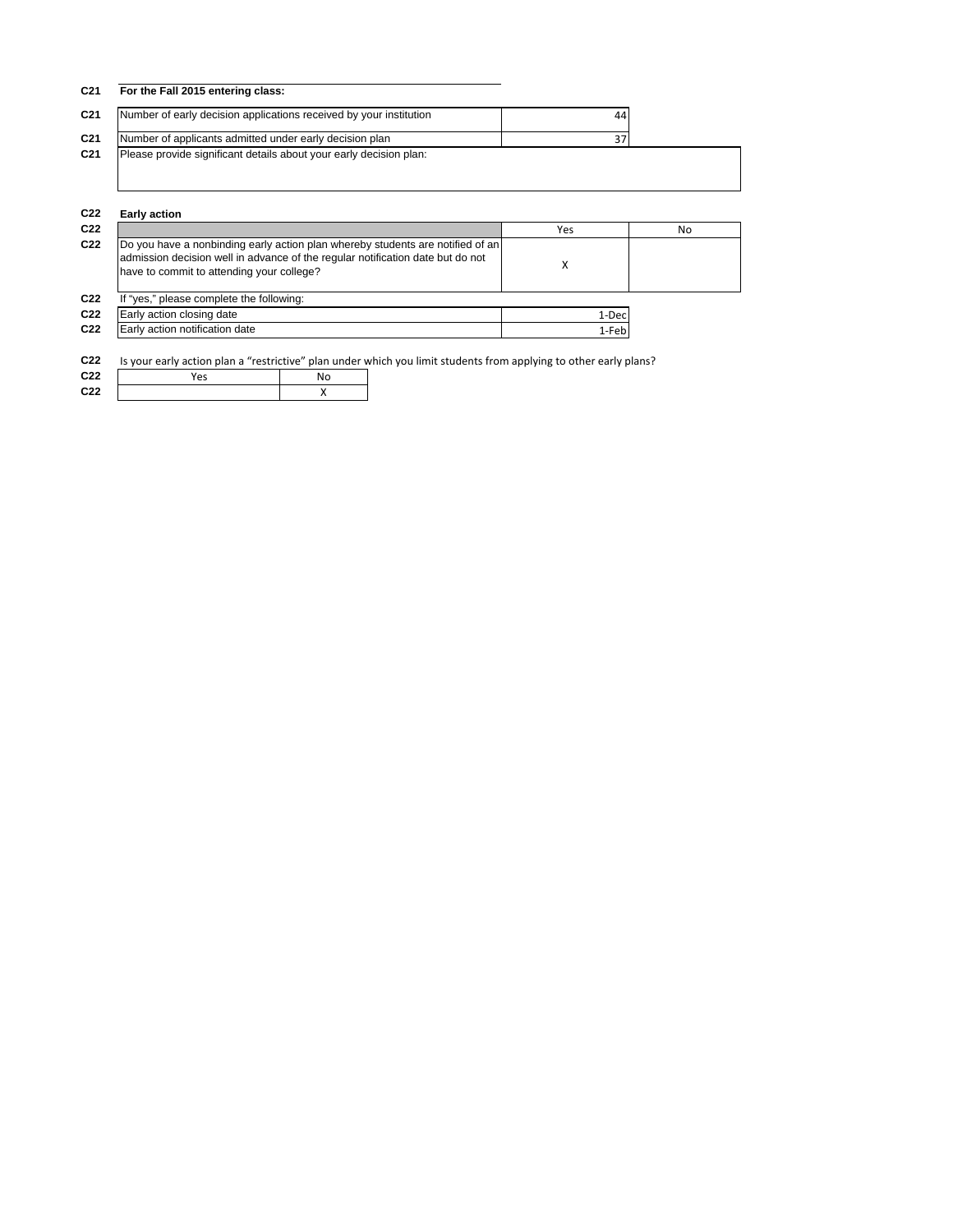# **D. TRANSFER ADMISSION**

### **Fall Applicants**

| D <sub>1</sub> |                                                                                                                                                             | Yes | No |
|----------------|-------------------------------------------------------------------------------------------------------------------------------------------------------------|-----|----|
| D <sub>1</sub> | Does your institution enroll transfer students? (If no, please<br>skip to Section E)                                                                        |     |    |
| D <sub>1</sub> | If yes, may transfer students earn advanced standing credit<br>by transferring credits earned from course work completed at<br>other colleges/universities? |     |    |

**D2** Provide the number of students who applied, were admitted, and enrolled as degree-seeking transfer students in Fall 2015.

| D <sub>2</sub> |       | Applicants | Admitted<br>Applicants | Enrolled<br>Applicants |
|----------------|-------|------------|------------------------|------------------------|
| D <sub>2</sub> | Men   | 76         | 47                     | 14                     |
| D <sub>2</sub> | Women | 108        | 69                     | 14                     |
| D <sub>2</sub> | Total | 184        | 116                    | 28                     |

### **Application for Admission**

|  | D3 Indicate terms for which transfers may enroll: |  |  |  |  |
|--|---------------------------------------------------|--|--|--|--|
|--|---------------------------------------------------|--|--|--|--|

| D <sub>3</sub> | Fall   |  |
|----------------|--------|--|
| D <sub>3</sub> | Winter |  |
| D <sub>3</sub> | Spring |  |
| D <sub>3</sub> | Summer |  |

| D4 |                                                                                                                     | Yes | No |                                                                              |
|----|---------------------------------------------------------------------------------------------------------------------|-----|----|------------------------------------------------------------------------------|
| D4 | Must a transfer applicant have a minimum number of credits<br>completed or else must apply as an entering freshman? |     | X  | if attempted less than 30<br>college credits, need high<br>school transcript |
| D4 | If yes, what is the minimum number of credits and the unit of<br>measure?                                           |     |    |                                                                              |

#### **D5** Indicate all items required of transfer students to apply for admission:

| D <sub>5</sub> |                                                         | Required of All | Recommended<br>of All | Recommended<br>of Some | Required of Some | Not Required |
|----------------|---------------------------------------------------------|-----------------|-----------------------|------------------------|------------------|--------------|
| D <sub>5</sub> | High school transcript                                  |                 | X                     |                        | X                |              |
| D <sub>5</sub> | College transcript(s)                                   | Yes, from all   |                       |                        |                  |              |
|                |                                                         | attended        |                       |                        |                  |              |
|                |                                                         | institutions    |                       |                        |                  |              |
| D <sub>5</sub> | <b>Essay or personal</b>                                | х               |                       |                        |                  |              |
|                | statement                                               |                 |                       |                        |                  |              |
| D <sub>5</sub> | Interview                                               |                 | X                     |                        |                  |              |
| D5             | Standardized test scores                                |                 |                       | x                      |                  | X            |
| D <sub>5</sub> | Statement of good standing<br>from prior institution(s) |                 |                       |                        | Χ                |              |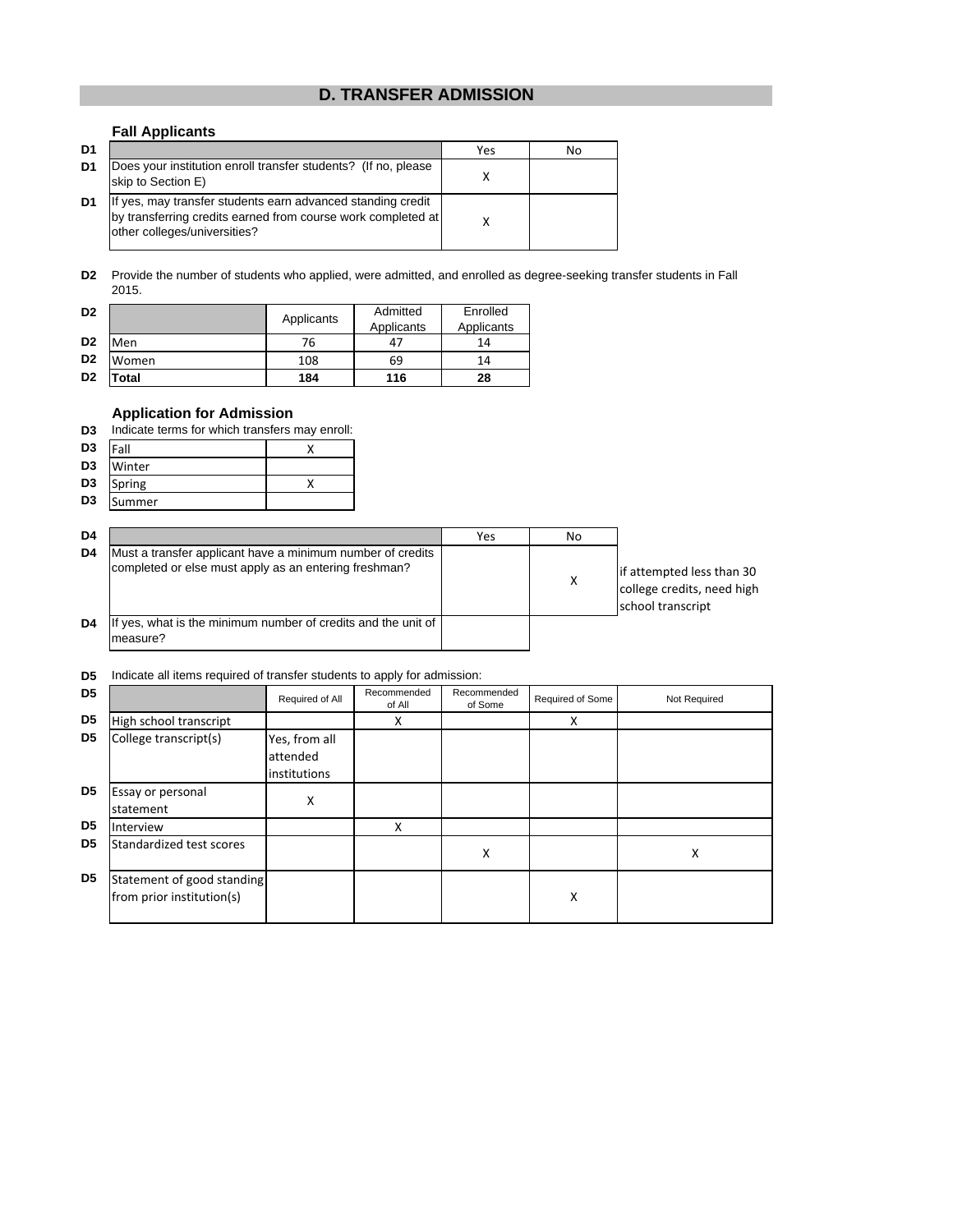| D6 | If a minimum high school grade point average is required of |  |
|----|-------------------------------------------------------------|--|
|    | transfer applicants, specify (on a 4.0 scale):              |  |
|    |                                                             |  |

| D7 | If a minimum college grade point average is required of | 3.2 |
|----|---------------------------------------------------------|-----|
|    | transfer applicants, specify (on a 4.0 scale):          |     |

**D8** List any other application requirements specific to transfer applicants: Recommendation from a professor; description of courses

**D9** List application priority, closing, notification, and candidate reply dates for transfer students. If applications are reviewed on a continuous or rolling basis, place a check mark in the "Rolling admission" column.

| D <sub>9</sub> |        | <b>Priority Date</b> | <b>Closing Date</b> | <b>Notification Date</b> | <b>Reply Date</b> | <b>Rolling Admission</b> |              |
|----------------|--------|----------------------|---------------------|--------------------------|-------------------|--------------------------|--------------|
| D9             | Fall   | April 1              |                     | Rolling                  | June 1            |                          | rolling      |
| D <sub>9</sub> | Winter |                      |                     |                          |                   |                          | admission;   |
| D <sub>9</sub> |        |                      |                     |                          | End of            |                          | hear back 7- |
|                |        |                      |                     |                          | January; prior    |                          | 10 business  |
|                |        |                      |                     |                          | to start of       |                          | days after   |
|                | Spring | December 1           |                     | Rolling                  | semester          |                          | completed    |
| D <sub>9</sub> | Summer |                      |                     |                          |                   |                          | application  |
|                |        |                      |                     |                          |                   |                          |              |

|                                                                                       | Yes | No |
|---------------------------------------------------------------------------------------|-----|----|
| <b>D10</b> Does an open admission policy, if reported, apply to transfer<br>students? |     |    |
|                                                                                       |     |    |

**D11** Describe additional requirements for transfer admission, if applicable:

#### **Transfer Credit Policies**

|                 | <b>D12</b> Report the lowest grade earned for any course that may be<br>transferred for credit:                       | С            |                             |  |
|-----------------|-----------------------------------------------------------------------------------------------------------------------|--------------|-----------------------------|--|
| D <sub>13</sub> | <b>D13</b> Maximum number of credits or courses that may be<br>transferred from a two-year institution:               | Number<br>60 | Unit Type<br><b>CREDITS</b> |  |
| D14             | D14 Maximum number of credits or courses that may be<br>transferred from a four-year institution:                     | Number<br>60 | Unit Type<br><b>CREDITS</b> |  |
|                 | D15 Minimum number of credits that transfers must complete at<br>your institution to earn an associate degree:        |              |                             |  |
|                 | <b>D16</b> Minimum number of credits that transfers must complete at<br>your institution to earn a bachelor's degree: | 60           |                             |  |
|                 | <b>D17</b> Describe other transfer credit policies:                                                                   |              |                             |  |

http://www.goucher.edu/admissions/how‐to‐apply/transfer‐students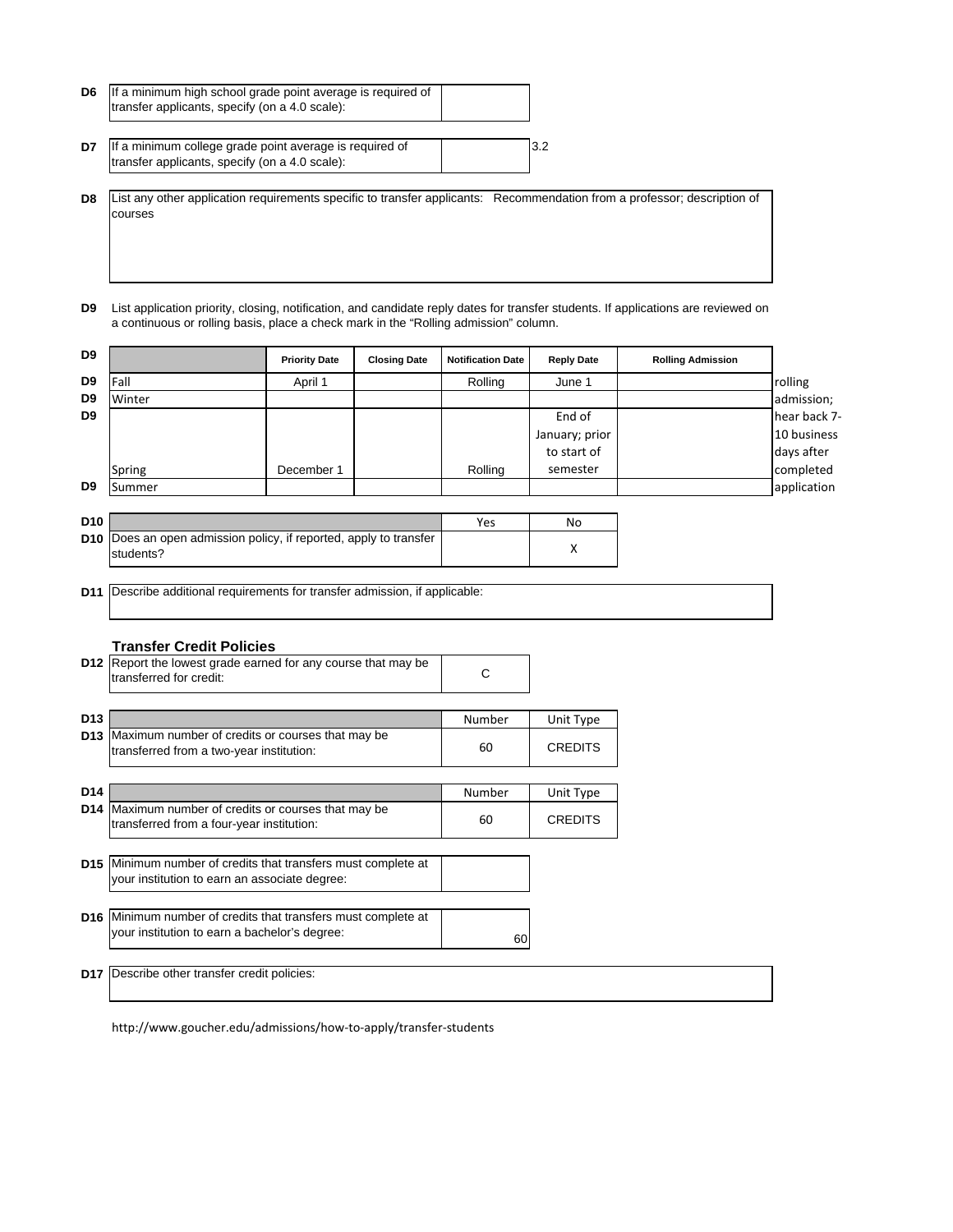# **E. ACADEMIC OFFERINGS AND POLICIES**

#### **E1 Special study options:** Identify those programs available at your institution. Refer to the glossary for definitions.

| E1 | Accelerated program                 |   |
|----|-------------------------------------|---|
| E1 | Cooperative education program       |   |
| E1 | Cross-registration                  | X |
| E1 | Distance learning                   | X |
| E1 | Double major                        | X |
| E1 | Dual enrollment                     | X |
| E1 | English as a Second Language (ESL)  |   |
| E1 | Exchange student program (domestic) |   |
| E1 | External degree program             |   |
| E1 | Honors Program                      |   |
| E1 | Independent study                   | X |
| E1 | Internships                         | X |
| E1 | Liberal arts/career combination     |   |
| E1 | Student-designed major              | X |
| E1 | Study abroad                        | X |
| E1 | Teacher certification program       | X |
| E1 | Weekend college                     |   |
| E1 | Other (specify):                    |   |
|    |                                     |   |

**E2 This question has been removed from the Common Data Set.**

#### **E3 Areas in which all or most students are required to complete some course work prior to graduation:**

|                | work prior to graduation:         |   |
|----------------|-----------------------------------|---|
| E <sub>3</sub> | Arts/fine arts                    | X |
| E <sub>3</sub> | Computer literacy                 |   |
| E <sub>3</sub> | English (including composition)   | X |
| E <sub>3</sub> | Foreign languages                 | X |
| E <sub>3</sub> | History                           | X |
| E <sub>3</sub> | <b>Humanities</b>                 | X |
| E <sub>3</sub> | <b>Mathematics</b>                | X |
| E <sub>3</sub> | Philosophy                        |   |
| E <sub>3</sub> | Sciences (biological or physical) | X |
| E <sub>3</sub> | Social science                    | X |
| E <sub>3</sub> | Other (describe):                 |   |
|                |                                   |   |

**Library Collections: The CDS Publishers will collect library data again when a new Academic Libraries Survey is in place.**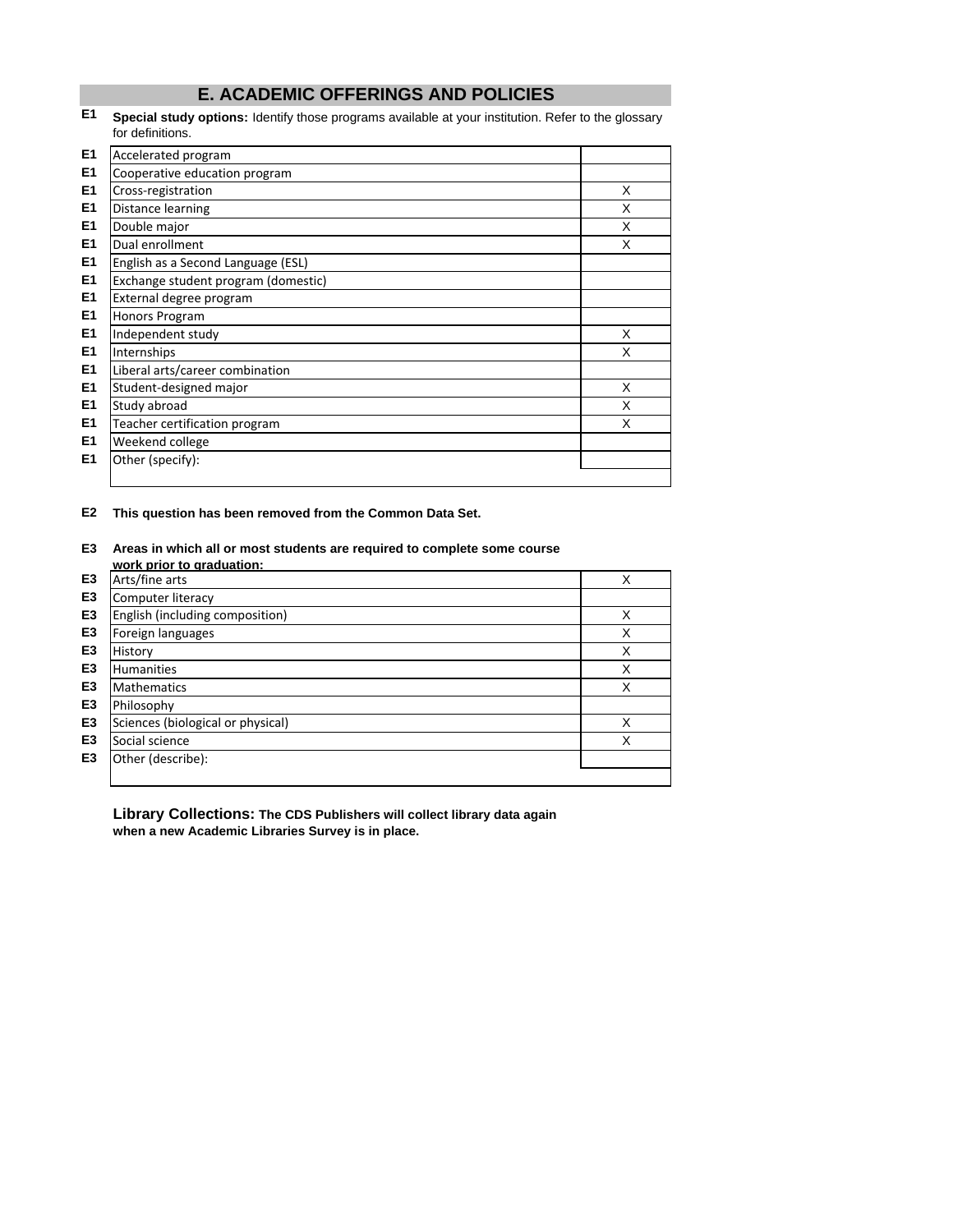# **F. STUDENT LIFE**

**F1** Percentages of first-time, first-year (freshman) degree-seeking students and degree-seeking undergraduates enrolled in Fall 2015 who fit the following categories:

| F <sub>1</sub> |                                                                                                                       | First-time, first-year<br>(freshman) students | Undergraduates |
|----------------|-----------------------------------------------------------------------------------------------------------------------|-----------------------------------------------|----------------|
| F1             | Percent who are from out of state (exclude<br>international/nonresident aliens from the<br>numerator and denominator) | 73%                                           | 73%            |
| F1<br>F1       | Percent of men who join fraternities<br>Percent of women who join sororities                                          |                                               |                |
| F <sub>1</sub> | Percent who live in college-owned, -operated, or -<br>affiliated housing                                              | 98%                                           | 82%            |
| F <sub>1</sub> | Percent who live off campus or commute                                                                                | 2%                                            | 19%            |
| F1             | Percent of students age 25 and older                                                                                  | 0%                                            | 2%             |
| F <sub>1</sub> | Average age of full-time students                                                                                     | 18                                            | 20             |
| F <sub>1</sub> | Average age of all students (full- and part-time)                                                                     | 18                                            | 20             |

**F2 Activities offered** Identify those programs available at your institution.

| <b>Campus Ministries</b>  | Х                            |                    |
|---------------------------|------------------------------|--------------------|
| Choral groups             | Χ                            |                    |
| Concert band              | X                            | Orchestra not band |
| Dance                     | Х                            |                    |
| Drama/theater             | X                            |                    |
| Organization              | X                            |                    |
| Jazz band                 | X                            |                    |
| Literary magazine         | X                            |                    |
| Marching band             |                              |                    |
| Model UN                  | X                            |                    |
| Music ensembles           | X                            |                    |
| Musical theater           | X                            |                    |
| Opera                     | X                            |                    |
| Pep band                  |                              |                    |
| Radio station             | X                            |                    |
| Student government        | X                            |                    |
| Student newspaper         | X                            |                    |
| Student-run film society  | X                            |                    |
| Symphony orchestra        | X                            |                    |
| <b>Television station</b> | Χ                            |                    |
| Yearbook                  | Χ                            |                    |
|                           | <b>International Student</b> |                    |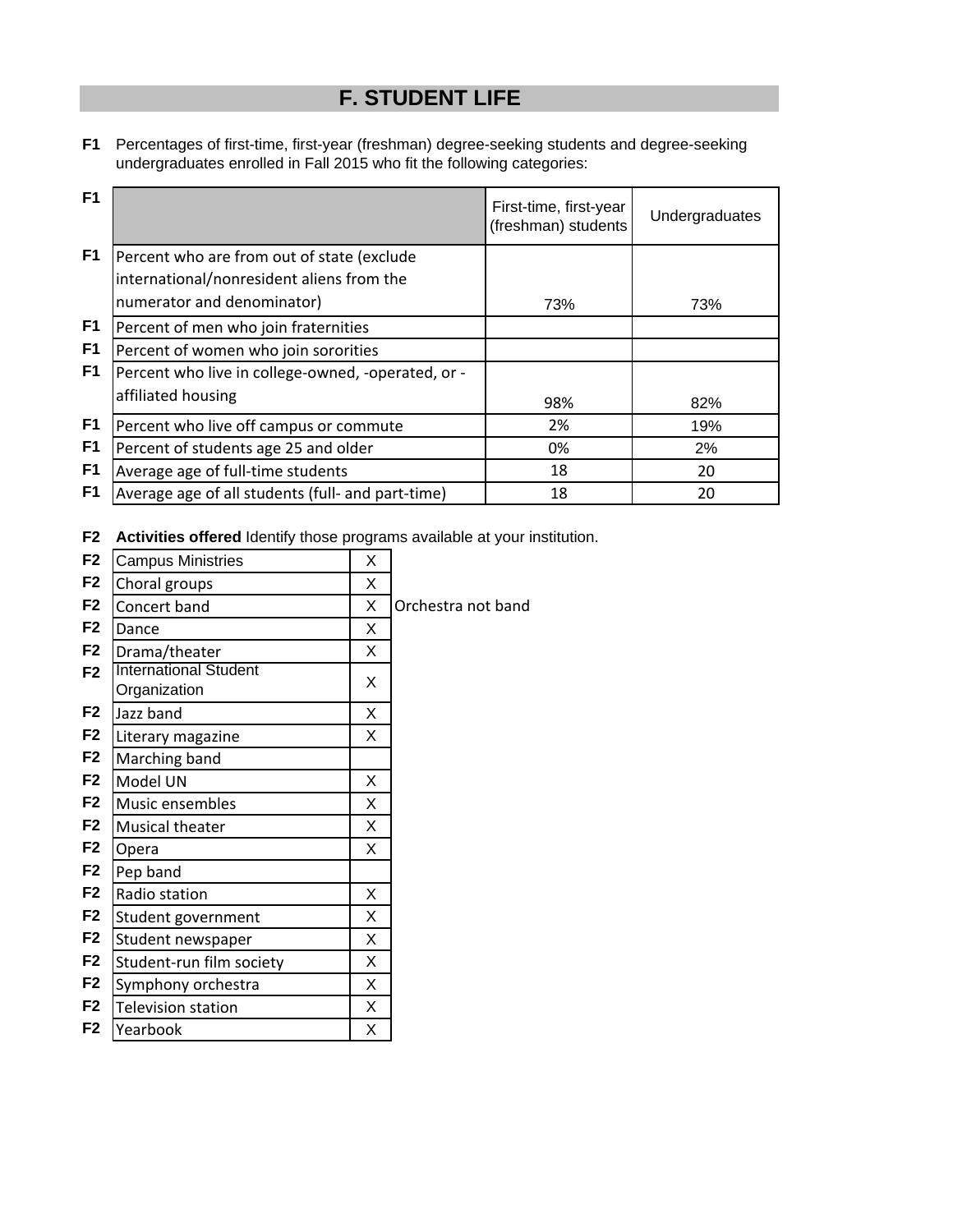**F3 ROTC** (program offered in cooperation with Reserve Officers' Training Corps)

| F <sub>3</sub> |                            | On Campus | At Cooperating<br>Institution | Name of Cooperating Institution |
|----------------|----------------------------|-----------|-------------------------------|---------------------------------|
| F <sub>3</sub> |                            |           | Loyola College of             |                                 |
|                | Army ROTC is offered:      |           | Maryland                      |                                 |
| F <sub>3</sub> | Naval ROTC is offered:     |           |                               |                                 |
| F <sub>3</sub> |                            |           | University of                 |                                 |
|                |                            |           | Maryland at College           |                                 |
|                | Air Force ROTC is offered: |           | Park                          |                                 |

**F4 Housing:** Check all types of college-owned, -operated, or -affiliated housing available for undergraduates at your institution.

| F4 | Coed dorms                        | X |
|----|-----------------------------------|---|
| F4 | Men's dorms                       | X |
| F4 | Women's dorms                     | X |
| F4 | Apartments for married students   |   |
|    |                                   |   |
| F4 | Apartments for single students    |   |
|    |                                   |   |
| F4 | Special housing for disabled      |   |
|    | students                          |   |
| F4 | Special housing for international |   |
|    | students                          |   |
| F4 | Fraternity/sorority housing       |   |
| F4 | Cooperative housing               |   |
| F4 | Theme housing                     | X |
| F4 | <b>Wellness housing</b>           | x |
| F4 | Other housing options (specify):  |   |
|    |                                   |   |
|    |                                   |   |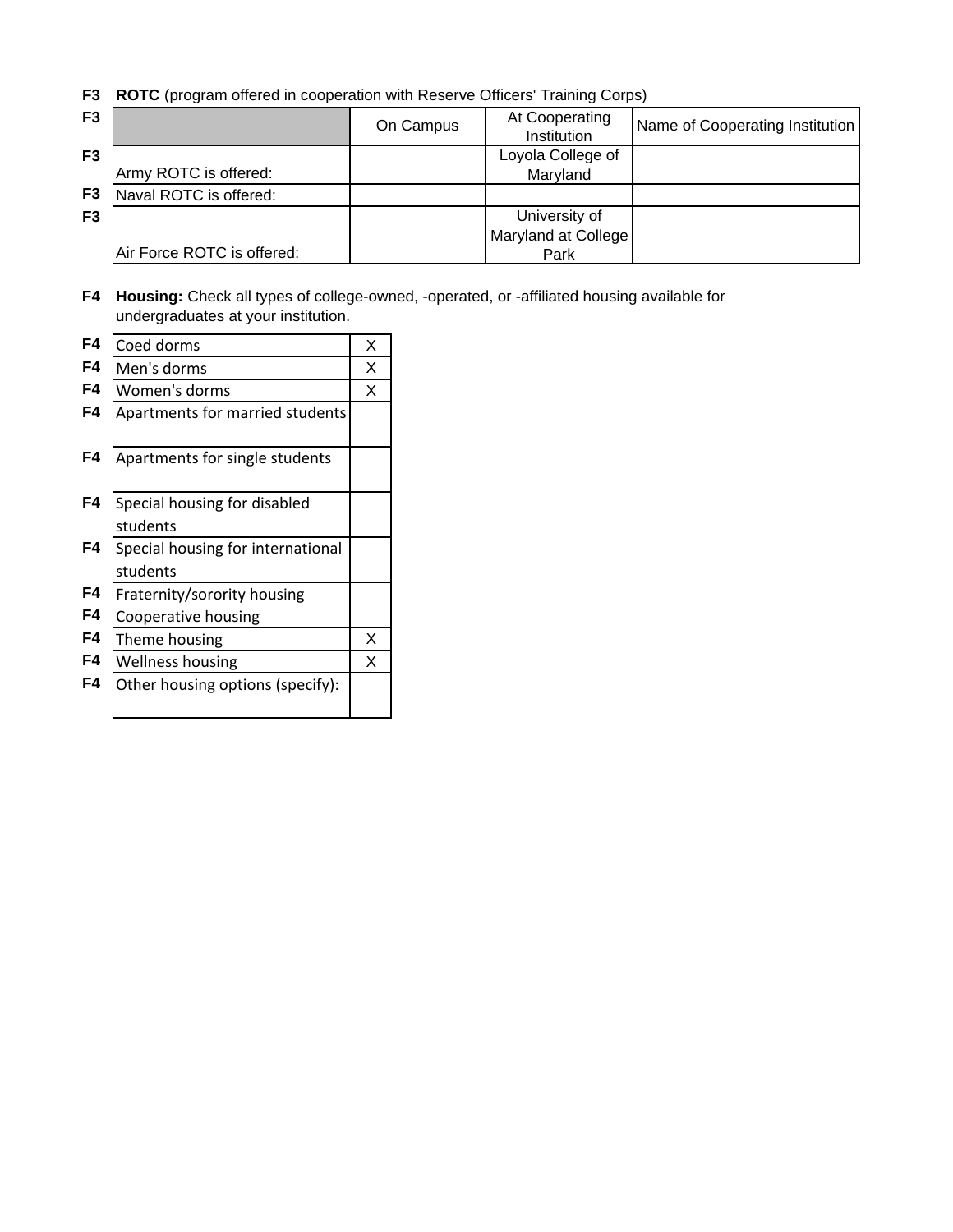# **G. ANNUAL EXPENSES**

**G0** Please provide the URL of your institution's net price calculator:

**Provide 2016-2017 academic year costs of attendance for the following categories that are applicable to your institution.**

X Check here if your institution's 2016-2017 academic year costs of attendance are not available at this time and provide an approximate date (i.e., month/day) when your institution's final 2016-2017 academic year costs of attendance will be available:

14-Jan-15

**G1 Undergraduate full-time tuition, required fees, room and board List the typical tuition, required fees, and room and board for a full-time undergraduate student for the FULL 2016-2017 academic year (30 semester or 45 quarter hours for institutions that derive annual tuition by multiplying credit hour cost by number of credits). A full academic year refers to the period of time generally extending from September to June; usually equated to two semesters, two trimesters, three quarters, or the period covered by a four-one-four plan. Room and board is defined as double occupancy and 19 meals per week or the maximum meal plan. Required fees include only charges that all full-time students must pay that are not included in tuition (e.g., registration, health, or activity fees.) Do not include optional fees (e.g., parking, laboratory use).**

| G <sub>1</sub> |                                                       | First-Year | Undergraduates |
|----------------|-------------------------------------------------------|------------|----------------|
| G <sub>1</sub> | PRIVATE INSTITUTIONS                                  |            |                |
|                | Tuition:                                              | \$41,400   | \$41,400       |
| G <sub>1</sub> | PUBLIC INSTITUTIONS                                   |            |                |
|                | Tuition:                                              |            |                |
|                | In-district                                           |            |                |
| G <sub>1</sub> | PUBLIC INSTITUTIONS                                   |            |                |
|                | In-state (out-of-district):                           |            |                |
| G <sub>1</sub> | PUBLIC INSTITUTIONS                                   |            |                |
|                | Out-of-state:                                         |            |                |
| G <sub>1</sub> | <b>NONRESIDENT ALIENS</b>                             |            |                |
|                | Tuition:                                              |            |                |
|                |                                                       |            |                |
| G1             | <b>REQUIRED FEES:</b>                                 | \$830      | \$830          |
|                |                                                       |            |                |
| G <sub>1</sub> | <b>ROOM AND BOARD:</b>                                |            |                |
|                | (on-campus)                                           | \$12,460   | \$12,460       |
| G <sub>1</sub> | <b>ROOM ONLY:</b>                                     |            |                |
|                | (on-campus)                                           | \$7,070    | \$7,070        |
| G <sub>1</sub> | <b>BOARD ONLY:</b>                                    |            |                |
|                | (on-campus meal plan)                                 | \$4,872    | \$4,872        |
|                |                                                       |            |                |
| G <sub>1</sub> | Comprehensive tuition and room and board fee (if your |            |                |
|                | college cannot provide separate tuition and room and  |            |                |
|                | board fees):                                          |            |                |
|                |                                                       |            |                |

**G1** Other: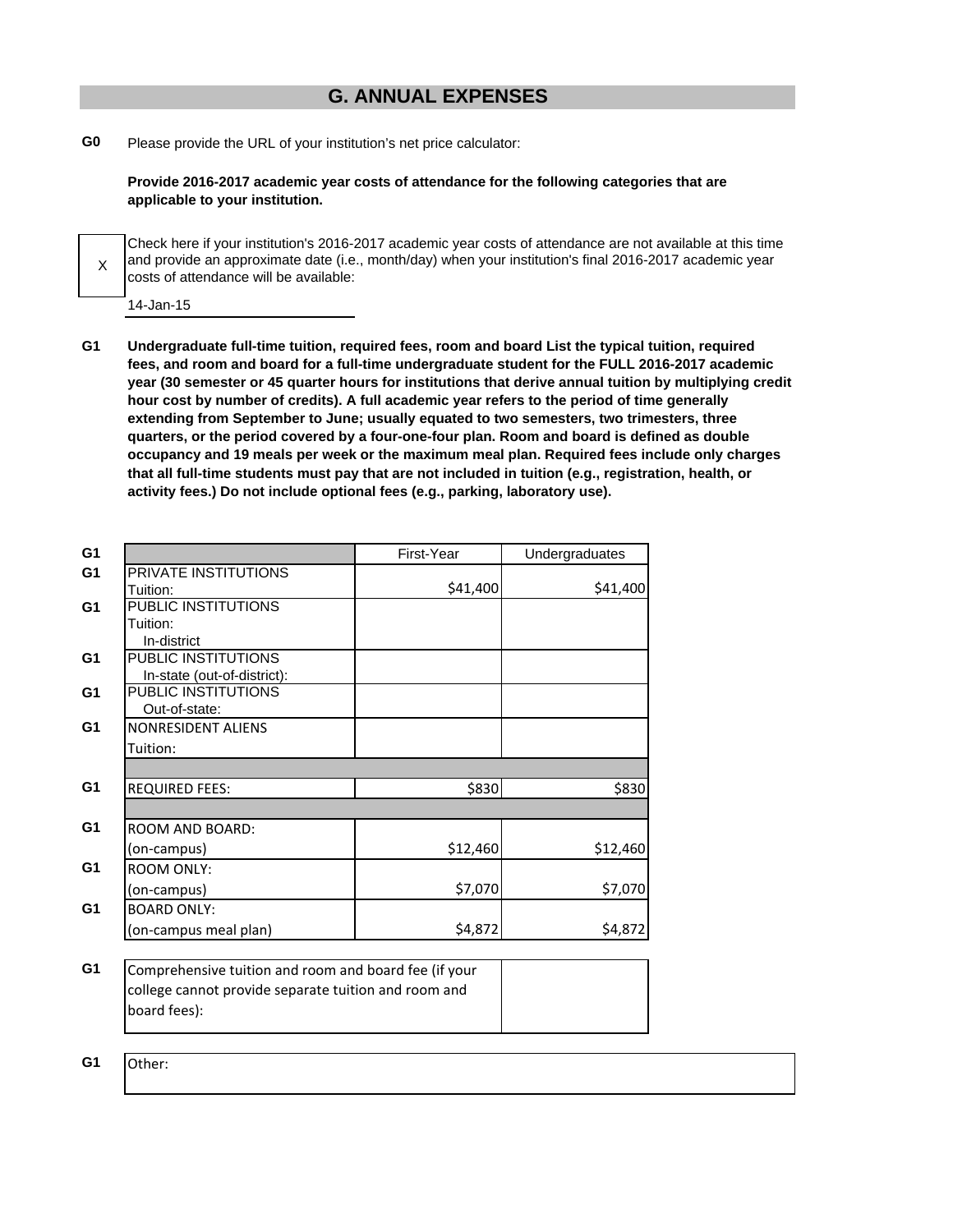| G <sub>2</sub> |                                                                                                           | Minimum | Maximum |
|----------------|-----------------------------------------------------------------------------------------------------------|---------|---------|
| G <sub>2</sub> | Number of credits per term a student can take for the<br>stated full-time tuition                         | 12      | 18      |
| G <sub>3</sub> |                                                                                                           | Yes     | No      |
| G <sub>3</sub> | Do tuition and fees vary by year of study (e.g., sophomore,<br>junior, senior)?                           |         | X       |
| G4             |                                                                                                           | Yes     | No      |
| G4             | Do tuition and fees vary by undergraduate instructional<br>program?                                       |         | X       |
| G4             |                                                                                                           | %       |         |
| G4             | If yes, what percentage of full-time undergraduates pay<br>more than the tuition and fees reported in G1? |         |         |

**G5** Provide the estimated expenses for a typical full-time undergraduate student:

| G <sub>5</sub> |                                                                                                | <b>Residents</b> | Commuters<br>(living at home) | Commuters<br>(not living at home) |
|----------------|------------------------------------------------------------------------------------------------|------------------|-------------------------------|-----------------------------------|
| G <sub>5</sub> | Books and supplies                                                                             | \$1,000          | \$42,180                      | \$42,180                          |
| G <sub>5</sub> | Room only                                                                                      | \$7,070          |                               |                                   |
| G <sub>5</sub> | Board only                                                                                     | \$4,872          |                               |                                   |
| G <sub>5</sub> | Room and board total (if your<br>college cannot provide separate<br>room and board figures for |                  |                               |                                   |
|                | commuters not living at home):                                                                 | \$11,942         | \$2,000                       | \$7,000                           |
| G <sub>5</sub> | Transportation                                                                                 | \$800            | \$1,200                       | \$1,200                           |
| G <sub>5</sub> | Other expenses                                                                                 | \$1,500          | \$1,500                       | \$1,500                           |

| G <sub>6</sub> | Undergraduate per-credit-hour charges (tuition only) |  |  |  |  |
|----------------|------------------------------------------------------|--|--|--|--|
|----------------|------------------------------------------------------|--|--|--|--|

| G6 | <b>IPRIVATE INSTITUTIONS:</b> |  |
|----|-------------------------------|--|
| G6 | IPUBLIC INSTITUTIONS          |  |
|    | In-district:                  |  |
| G6 | IPUBLIC INSTITUTIONS          |  |
|    | In-state (out-of-district):   |  |
| G6 | <b>I</b> PUBLIC INSTITUTIONS  |  |
|    | Out-of-state:                 |  |
| G6 | INONRESIDENT ALIENS:          |  |
|    |                               |  |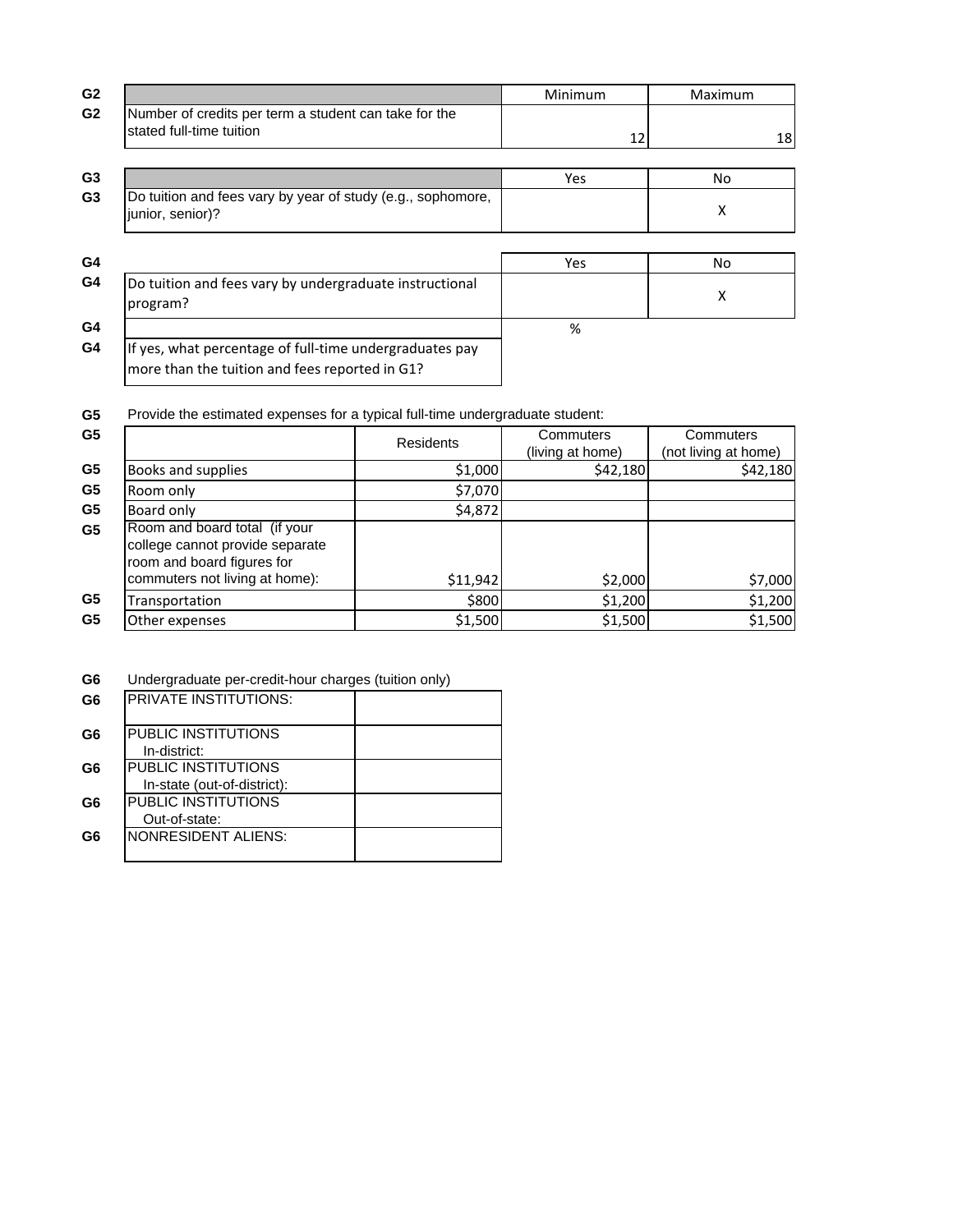# **H. FINANCIAL AID**

## **Aid Awarded to Enrolled Undergraduates**

Enter total dollar amounts awarded to enrolled full-time and less than full-time degree-seeking undergraduates (using the same cohort reported in CDS Question B1, "total degree-seeking" undergraduates) in the following categories. (Note: If the data being reported are final figures for the 2014- 2015 academic year (see the next item below), use the 2014-2015 academic year's CDS Question B1 cohort.) Include aid awarded to international students (i.e., those not qualifying for federal aid). Aid that is nonneed-based but that was used to meet need should be reported in the need-based aid columns. (For a suggested order of precedence in assigning categories of aid to cover need, see the entry for "non-needbased scholarship or grant aid" on the last page of the definitions section.)

| H <sub>1</sub> |                                                                                                                         | 2015-2016<br>estimated | 2014-2015<br>final |
|----------------|-------------------------------------------------------------------------------------------------------------------------|------------------------|--------------------|
| H1             | Indicate the academic year for which data are reported for items H1, H2,<br>H <sub>2</sub> A, and H <sub>6</sub> below: |                        |                    |

**H3** Which needs-analysis methodology does your institution use in awarding institutional aid?

| H <sub>3</sub> | Federal methodology (FM)       |  |
|----------------|--------------------------------|--|
| H <sub>3</sub> | Institutional methodology (IM) |  |
| H <sub>3</sub> | Both FM and IM                 |  |

| H1             |                                                                                                                                                               | Need-based \$<br>(Include non-need-<br>based aid used to<br>meet need.) | Non-need-<br>based \$<br>(Exclude non-need-<br>based aid used to<br>meet need.) |
|----------------|---------------------------------------------------------------------------------------------------------------------------------------------------------------|-------------------------------------------------------------------------|---------------------------------------------------------------------------------|
| H <sub>1</sub> | <b>Scholarships/Grants</b>                                                                                                                                    |                                                                         |                                                                                 |
| H1             | Federal                                                                                                                                                       | \$1,702,649                                                             | \$58,121                                                                        |
| H1             | State (i.e., all states, not only the state in which your institution is                                                                                      |                                                                         |                                                                                 |
|                | located)                                                                                                                                                      | \$1,054,531                                                             | \$2,259                                                                         |
| H1             | Institutional: Endowed scholarships, annual gifts and tuition funded                                                                                          |                                                                         |                                                                                 |
|                | grants, awarded by the college, excluding athletic aid and tuition                                                                                            | \$23,384,094                                                            | \$7,674,196                                                                     |
| H1             | Scholarships/grants from external sources (e.g., Kiwanis, National                                                                                            |                                                                         |                                                                                 |
|                | Merit) not awarded by the college                                                                                                                             | \$764,103                                                               | \$807,659                                                                       |
| H <sub>1</sub> | <b>Total Scholarships/Grants</b>                                                                                                                              | \$26,905,377                                                            | \$8,542,235                                                                     |
| H <sub>1</sub> | <b>Self-Help</b>                                                                                                                                              |                                                                         |                                                                                 |
| H1             | Student loans from all sources (excluding parent loans)                                                                                                       | \$5,572,162                                                             | \$2,848,608                                                                     |
| H1             | Federal Work-Study                                                                                                                                            | \$385,762                                                               |                                                                                 |
| H1             | State and other (e.g., institutional) work-study/employment (Note:                                                                                            |                                                                         |                                                                                 |
|                | Excludes Federal Work-Study captured above.)                                                                                                                  | \$0                                                                     | \$0                                                                             |
| H <sub>1</sub> | <b>Total Self-Help</b>                                                                                                                                        | \$5,957,924                                                             | \$2,848,608                                                                     |
| H1             | <b>Other</b>                                                                                                                                                  |                                                                         |                                                                                 |
| H1             | Parent Loans                                                                                                                                                  | \$1,186,836                                                             | \$1,958,991                                                                     |
| H <sub>1</sub> | <b>Tuition Waivers</b><br>Reporting is optional. Report tuition waivers in this row if you choose to report them. Do<br>not report tuition waivers elsewhere. |                                                                         |                                                                                 |
| H1             | <b>Athletic Awards</b>                                                                                                                                        | \$262,954                                                               | \$378,746                                                                       |
|                |                                                                                                                                                               | \$0                                                                     | \$0                                                                             |

**H2 Number of Enrolled Students Awarded Aid:** List the number of degree-seeking full-time and less-than-fulltime undergraduates who applied for and were awarded financial aid from any source. **Aid that is non-need**based but that was used to meet need should be counted as need-based aid. **Numbers should reflect** the cohort awarded the dollars reported in H1. Note: In the chart below, students may be counted in more than one row, and full-time freshmen should also be counted as full-time undergraduates.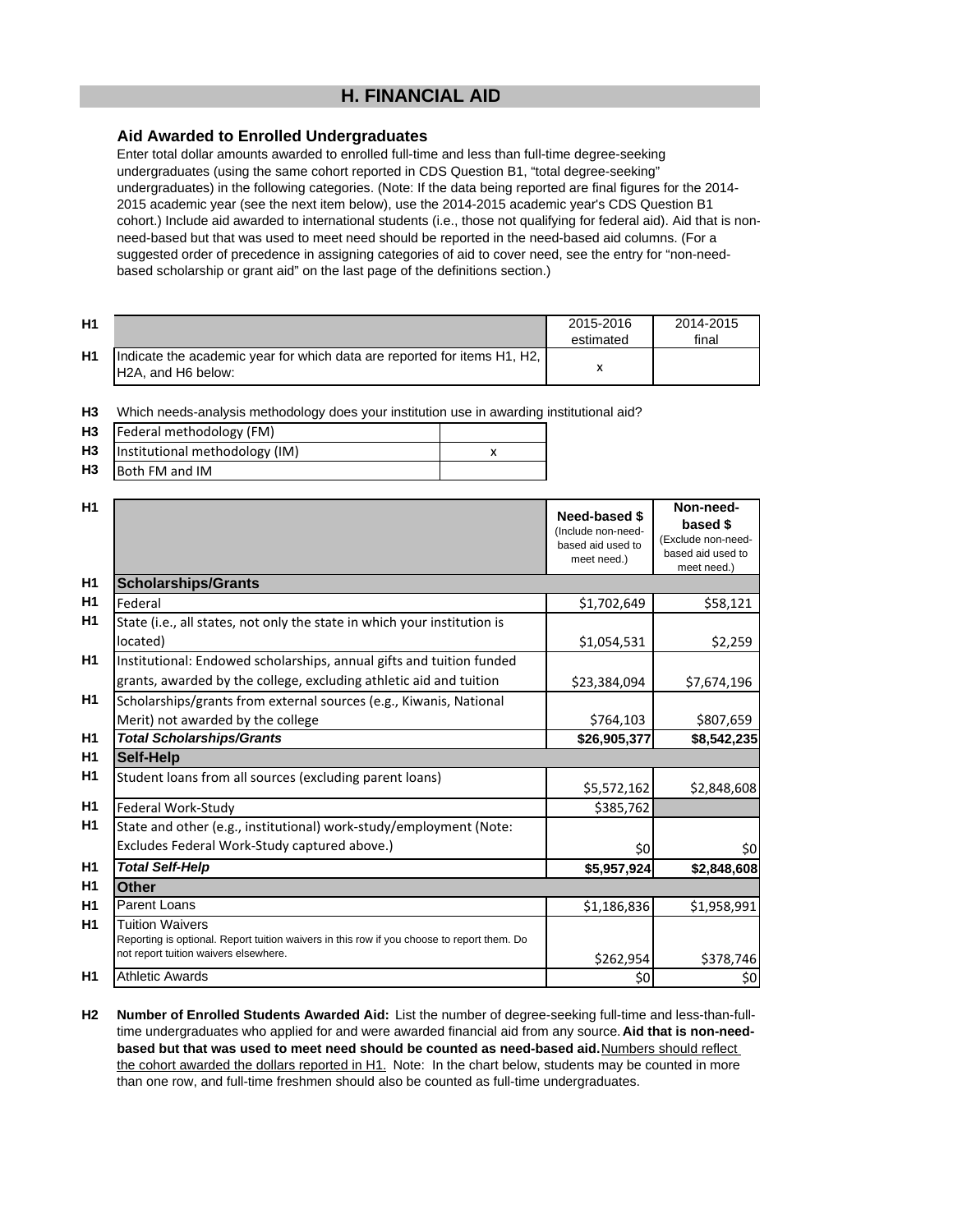| H <sub>2</sub> |                                                                                                                                                                                                                                                                                              | <b>First-time</b><br><b>Full-time</b><br>Freshmen | <b>Full-time</b><br>Undergraduate<br>(Incl. Fresh.) | <b>Less Than</b><br><b>Full-time</b><br>Undergraduate |
|----------------|----------------------------------------------------------------------------------------------------------------------------------------------------------------------------------------------------------------------------------------------------------------------------------------------|---------------------------------------------------|-----------------------------------------------------|-------------------------------------------------------|
| H <sub>2</sub> | a) Number of degree-seeking undergraduate students<br>(CDS Item B1 if reporting on Fall 2015 cohort)                                                                                                                                                                                         | 389                                               | 1450                                                | 16                                                    |
| H <sub>2</sub> | b) Number of students in line a who applied for need-<br>based financial aid                                                                                                                                                                                                                 | 312                                               | 1058                                                | $\overline{7}$                                        |
| H <sub>2</sub> | c) Number of students in line <b>b</b> who were determined to<br>have financial need                                                                                                                                                                                                         | 265                                               | 935                                                 | 5                                                     |
| H2             | d) Number of students in line <b>c</b> who were awarded any<br>financial aid                                                                                                                                                                                                                 | 265                                               | 933                                                 | 5                                                     |
| H <sub>2</sub> | e) Number of students in line <b>d</b> who were awarded any<br>need-based scholarship or grant aid                                                                                                                                                                                           | 265                                               | 928                                                 | 5                                                     |
| H <sub>2</sub> | f) Number of students in line <b>d</b> who were awarded any<br>need-based self-help aid                                                                                                                                                                                                      | 215                                               | 789                                                 | 3                                                     |
| H <sub>2</sub> | g) Number of students in line <b>d</b> who were awarded any non-<br>need-based scholarship or grant aid                                                                                                                                                                                      | 46                                                | 125                                                 | 1                                                     |
| H <sub>2</sub> | h) Number of students in line d whose need was fully met<br>(exclude PLUS loans, unsubsidized loans, and private<br>alternative loans)                                                                                                                                                       | 58                                                | 204                                                 | 1                                                     |
| H <sub>2</sub> | On average, the percentage of need that was met of<br>students who were awarded any need-based aid.<br>Exclude any aid that was awarded in excess of need as<br>well as any resources that were awarded to replace EFC<br>(PLUS loans, unsubsidized loans, and private alternative<br>loans) | 79.8%                                             | 79.6%                                               | 40.5%                                                 |
| H <sub>2</sub> | The average financial aid package of those in line d.<br>Exclude any resources that were awarded to replace<br>EFC (PLUS loans, unsubsidized loans, and private<br>alternative loans)                                                                                                        | \$32,874                                          | \$32,780                                            | \$7,948                                               |
| H <sub>2</sub> | Average need-based scholarship and grant award of<br>k)<br>those in line e                                                                                                                                                                                                                   | \$29,973                                          | \$28,963                                            | \$5,427                                               |
| H <sub>2</sub> | Average need-based self-help award (excluding PLUS<br>loans, unsubsidized loans, and private alternative loans)<br>of those in line f                                                                                                                                                        | \$3,575                                           | \$4,696                                             | \$4,201                                               |
| H <sub>2</sub> | m) Average need-based loan (excluding PLUS loans,<br>unsubsidized loans, and private alternative loans) of<br>those in line f who were awarded a need-based loan                                                                                                                             | \$2,995                                           | \$4,207                                             | \$4,201                                               |

**H2A Number of Enrolled Students Awarded Non-need-based Scholarships and Grants**: List the number of degree-seeking full-time and less-than-full-time undergraduates who had no financial need and who were awarded institutional non-need-based scholarship or grant aid. Numbers should reflect the cohort awarded the dollars reported in H1. Note: In the chart below, students may be counted in more than one row, and fulltime freshmen should also be counted as full-time undergraduates.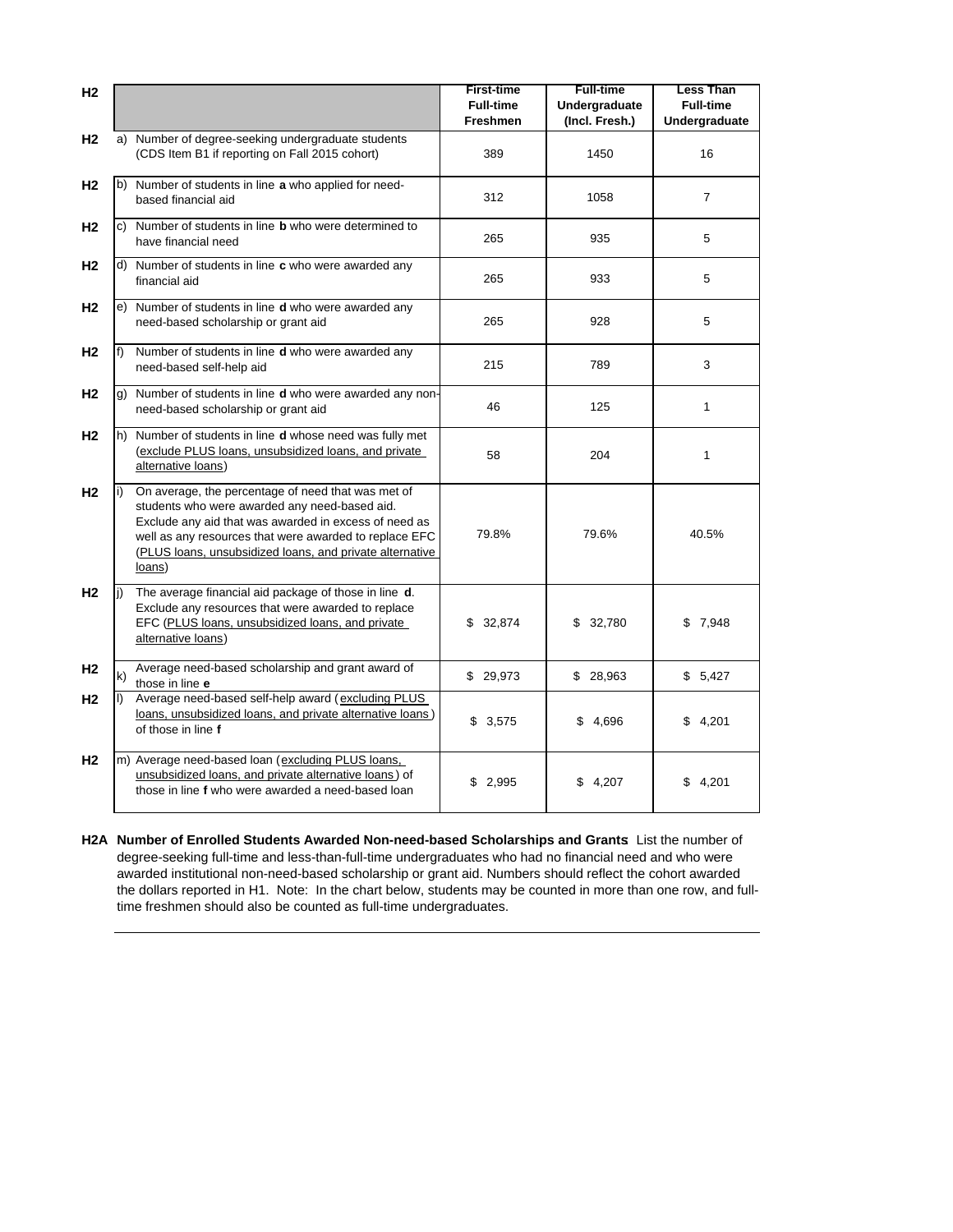| H2A               |                                                                                                                                                                                                                  | <b>First-time</b><br><b>Full-time</b><br><b>Freshmen</b> | <b>Full-time</b><br>Undergrad<br>(Incl. Fresh.) | Less Than<br><b>Full-time</b><br>Undergrad |
|-------------------|------------------------------------------------------------------------------------------------------------------------------------------------------------------------------------------------------------------|----------------------------------------------------------|-------------------------------------------------|--------------------------------------------|
| $H2A$ In          | Number of students in line a who had no financial need<br>and who were awarded institutional non-need-based<br>scholarship or grant aid (exclude those who were<br>awarded athletic awards and tuition benefits) | 123                                                      | 429                                             | 3                                          |
| $H2A$ (o)         | Average dollar amount of institutional non-need-based<br>scholarship and grant aid awarded to students in line n                                                                                                 | 15,799<br>\$.                                            | 16,284<br>\$.                                   | 3,296<br>S                                 |
| $H2A$ $ p\rangle$ | Number of students in line a who were awarded an<br>institutional non-need-based athletic scholarship or grant                                                                                                   | 0                                                        | $\Omega$                                        | $\mathbf 0$                                |
| $H2A$ $ q\rangle$ | Average dollar amount of institutional non-need-based<br>athletic scholarships and grants awarded to students in<br>line <b>p</b>                                                                                | \$0                                                      | \$0                                             | \$0                                        |

#### **H3** Incorporated into H1 above.

Include: \* 2015 undergraduate class: all students who started at your institution as first- time **Note:** These are the graduates and loan types to include and exclude in order to fill out CDS H4 and H5.

students and received a bachelor's degree

between July 1, 2014 and June 30, 2015.

\* only loans made to students who borrowed while

- enrolled at your institution.
- \* co-signed loans.

Exclude: \* students who transferred in.

- \* money borrowed at other institutions.
- \* parent loans

**H5**

 \* students who did not graduate or who graduated with another degree or certificate (but no bachelor's degree)

| <b>H4</b> Provide the number of students in the 2015 undergraduate class who started at your |     |
|----------------------------------------------------------------------------------------------|-----|
| institution as first-time students and received a bachelor's degree between July 1, 2014     |     |
| and June 30, 2015. Exclude students who transferred into your institution                    | 250 |

**H5** Number and percent of students in class (defined in H4 above) borrowing from federal, non-

federal, and any loan sources, and the average (or mean) amount borrowed

|                                                                                                                                                                                                                                                           | Number in the<br>class (defined in<br>H <sub>4</sub> above) who<br>borrowed | Percent of the<br>class (defined<br>above) who<br><b>borrowed</b><br>$(nearest 1\%)$ | Average per-<br>undergraduate-<br><b>horrower</b><br>cumulative<br>principal<br>borrowed, of<br>those in the first<br>column (nearest<br>\$1) |
|-----------------------------------------------------------------------------------------------------------------------------------------------------------------------------------------------------------------------------------------------------------|-----------------------------------------------------------------------------|--------------------------------------------------------------------------------------|-----------------------------------------------------------------------------------------------------------------------------------------------|
| a) Any Ioan program: Federal Perkins, Federal Stafford<br>Subsidized and Unsubsidized, institutional, state, private<br>loans that your institution is aware of, etc. Include both<br>Federal Direct Student Loans and Federal Family<br>Education Loans. | 162                                                                         | 65.00%                                                                               | \$32,190                                                                                                                                      |
| b) Federal Ioan programs: Federal Perkins, Federal<br>Stafford Subsidized and Unsubsidized. Include both<br>Federal Direct Student Loans and Federal Family<br><b>Education Loans.</b>                                                                    | 162                                                                         | 65.00%                                                                               | \$25,225                                                                                                                                      |
| c) Institutional loan programs.                                                                                                                                                                                                                           | 4                                                                           | 2.00%                                                                                | \$2,000                                                                                                                                       |
| d) State Ioan programs.                                                                                                                                                                                                                                   | 0                                                                           | 0.00%                                                                                | \$0                                                                                                                                           |
| e) Private alternative loans made by a bank or<br>lender.                                                                                                                                                                                                 | 32                                                                          | 13.00%                                                                               | \$34,793                                                                                                                                      |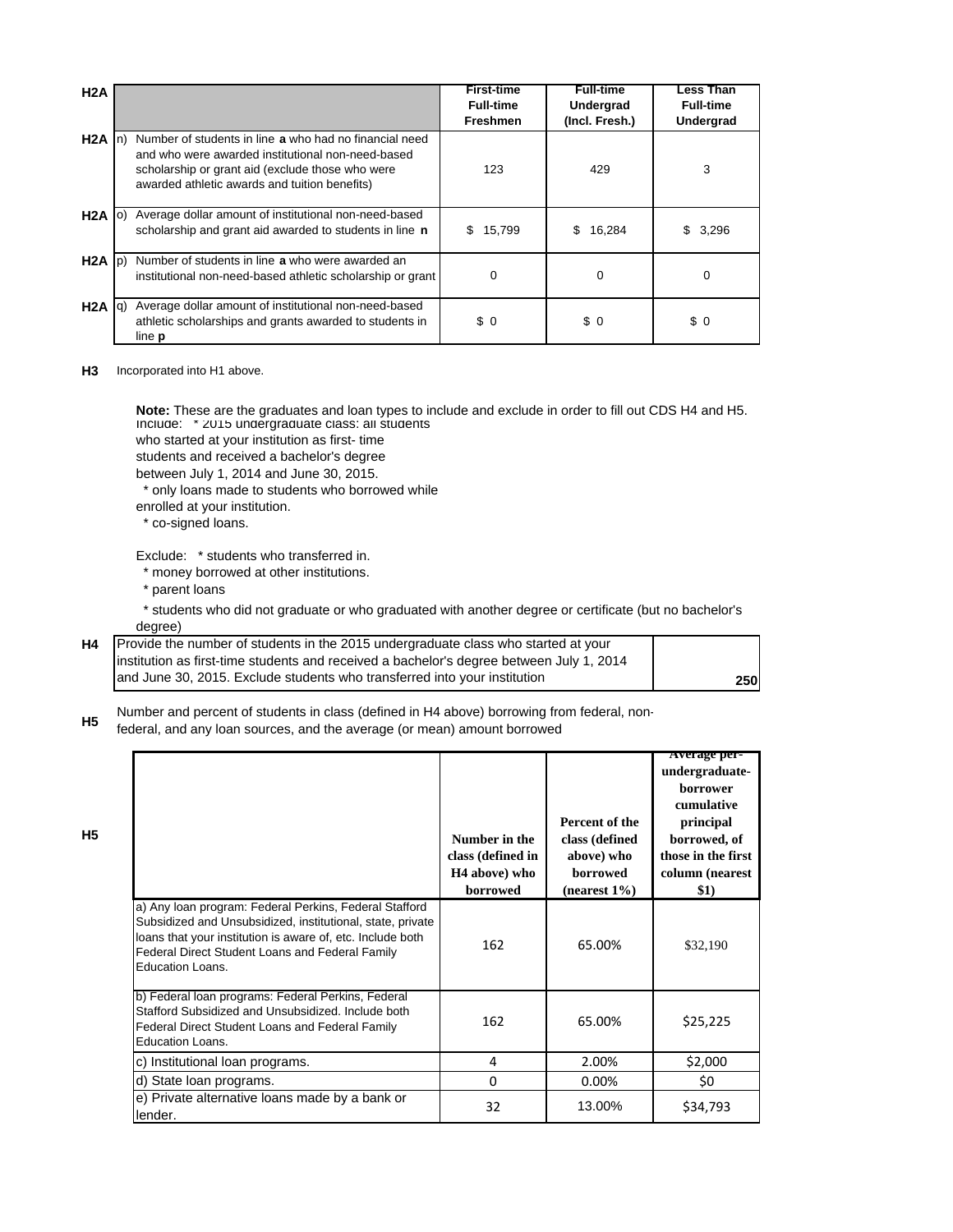# **Aid to Undergraduate Degree-seeking Nonresident Aliens** (Note: Report numbers and dollar

| H6 Indicate your institution's policy regarding institutional scholarship and grant aid for undergraduate degree- |
|-------------------------------------------------------------------------------------------------------------------|
| seeking nonresident aliens:                                                                                       |

| H <sub>6</sub> | Institutional need-based scholarship or grant aid is available                                                                                                                                                                  | x |           |
|----------------|---------------------------------------------------------------------------------------------------------------------------------------------------------------------------------------------------------------------------------|---|-----------|
| H6             | Institutional non-need-based scholarship or grant aid is available                                                                                                                                                              | x |           |
| H6             | Institutional scholarship or grant aid is not available                                                                                                                                                                         |   |           |
| H6             | If institutional financial aid is available for undergraduate degree-seeking nonresident<br>aliens, provide the number of undergraduate degree-seeking nonresident aliens who<br>were awarded need-based or non-need-based aid: |   | 31        |
| H6             | Average dollar amount of institutional financial aid awarded to undergraduate degree-<br>seeking nonresident aliens:                                                                                                            |   | \$31,372  |
| H <sub>6</sub> | Total dollar amount of institutional financial aid awarded to undergraduate degree-                                                                                                                                             |   |           |
|                | seeking nonresident aliens:                                                                                                                                                                                                     |   | \$972,519 |

**H7** Check off all financial aid forms nonresident alien first-year financial aid applicants must submit:

| <b>H7</b> | Institution's own financial aid form              |  |
|-----------|---------------------------------------------------|--|
| <b>H7</b> | <b>CSS/Financial Aid PROFILE</b>                  |  |
| H7        | International Student's Financial Aid Application |  |
| <b>H7</b> | International Student's Certification of Finances |  |
| H7        | Other (specify):                                  |  |
|           |                                                   |  |

## **Process for First-Year/Freshman Students**

**H8** Check off all financial aid forms domestic first-year (freshman) financial aid applicants must submit:

| H <sub>8</sub> | <b>FAFSA</b>                         | İΧ |
|----------------|--------------------------------------|----|
| H <sub>8</sub> | Institution's own financial aid form |    |
| H <sub>8</sub> | <b>CSS/Financial Aid PROFILE</b>     |    |
| H <sub>8</sub> | State aid form                       |    |
| H <sub>8</sub> | Noncustodial PROFILE                 |    |
| H <sub>8</sub> | <b>Business/Farm Supplement</b>      |    |
| H <sub>8</sub> | Other (specify):                     |    |
|                |                                      |    |

#### **H9** Indicate filing dates for first-year (freshman) students:

| H <sub>9</sub> | Priority date for filing required financial aid forms:             |  |
|----------------|--------------------------------------------------------------------|--|
| H <sub>9</sub> | Deadline for filing required financial aid forms:                  |  |
| H9             | No deadline for filing required forms (applications processed on a |  |
|                | rolling basis):                                                    |  |

**H10** Indicate notification dates for first-year (freshman) students (answer a or b):

|                 | H10  a) Students notified on or about (date): |                                               |     |    |
|-----------------|-----------------------------------------------|-----------------------------------------------|-----|----|
| H <sub>10</sub> |                                               |                                               | Yes | No |
|                 |                                               | H10  b) Students notified on a rolling basis: |     |    |
| <b>H10</b>      |                                               | If yes, starting date:                        |     |    |

**H11** Indicate reply dates:

| .                                  |                        |      |
|------------------------------------|------------------------|------|
| H11 Students must reply by (date): |                        |      |
| H <sub>11</sub> or within          | weeks of notification. | 2.00 |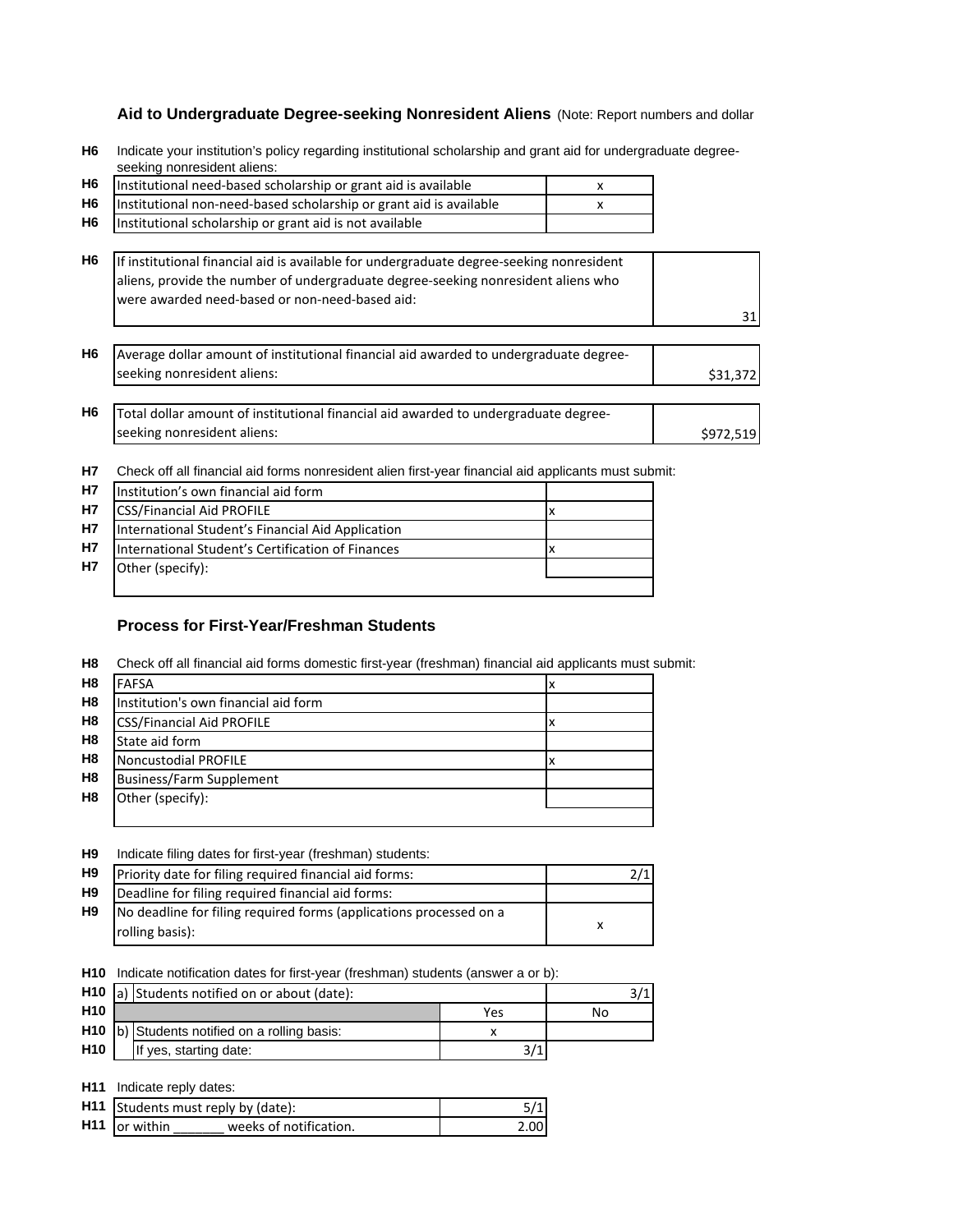## **Types of Aid Available**

Please check off all types of aid available to undergraduates at your institution:

**H12** Loans

|                 | H12 FEDERAL DIRECT STUDENT LOAN PROGRAM (DIRECT LOAN) |   |
|-----------------|-------------------------------------------------------|---|
| H <sub>12</sub> | <b>Direct Subsidized Stafford Loans</b>               | x |
| H <sub>12</sub> | Direct Unsubsidized Stafford Loans                    | x |
| H <sub>12</sub> | <b>Direct PLUS Loans</b>                              | x |
|                 |                                                       |   |
| H <sub>12</sub> | Federal Perkins Loans                                 | x |
| H <sub>12</sub> | <b>Federal Nursing Loans</b>                          |   |
| H <sub>12</sub> | State Loans                                           |   |
| H <sub>12</sub> | College/university loans from institutional funds     | x |
| H <sub>12</sub> | Other (specify):                                      |   |
|                 |                                                       |   |

#### **H13** Scholarships and Grants

|                 | H13 NEED-BASED:                                                      |   |
|-----------------|----------------------------------------------------------------------|---|
| H <sub>13</sub> | <b>Federal Pell</b>                                                  | x |
| H <sub>13</sub> | <b>SEOG</b>                                                          | x |
| H <sub>13</sub> | State scholarships/grants                                            | x |
| H <sub>13</sub> | Private scholarships                                                 | x |
| H <sub>13</sub> | College/university scholarship or grant aid from institutional funds | x |
| H <sub>13</sub> | United Negro College Fund                                            |   |
| H <sub>13</sub> | <b>Federal Nursing Scholarship</b>                                   |   |
| H <sub>13</sub> | Other (specify):                                                     |   |
|                 |                                                                      |   |

#### **H14** Check off criteria used in awarding institutional aid. Check all that apply.

| H14             |                          | Non-Need Based | Need-Based |
|-----------------|--------------------------|----------------|------------|
| H <sub>14</sub> | Academics                | x              |            |
| H <sub>14</sub> | Alumni affiliation       |                |            |
| H <sub>14</sub> | Art                      | x              |            |
| H <sub>14</sub> | <b>Athletics</b>         |                |            |
| H <sub>14</sub> | Job skills               |                |            |
| H <sub>14</sub> | <b>ROTC</b>              |                |            |
| H <sub>14</sub> | Leadership               | x              |            |
| H <sub>14</sub> | Minority status          |                |            |
| H <sub>14</sub> | Music/drama              | X              |            |
| H <sub>14</sub> | Religious affiliation    |                |            |
| H <sub>14</sub> | State/district residency |                |            |

**H15**

If your institution has recently implemented any major financial aid policy, program, or initiative to make your institution more affordable to incoming students such as replacing loans with grants, or waiving costs for families below a certain income level please provide details below: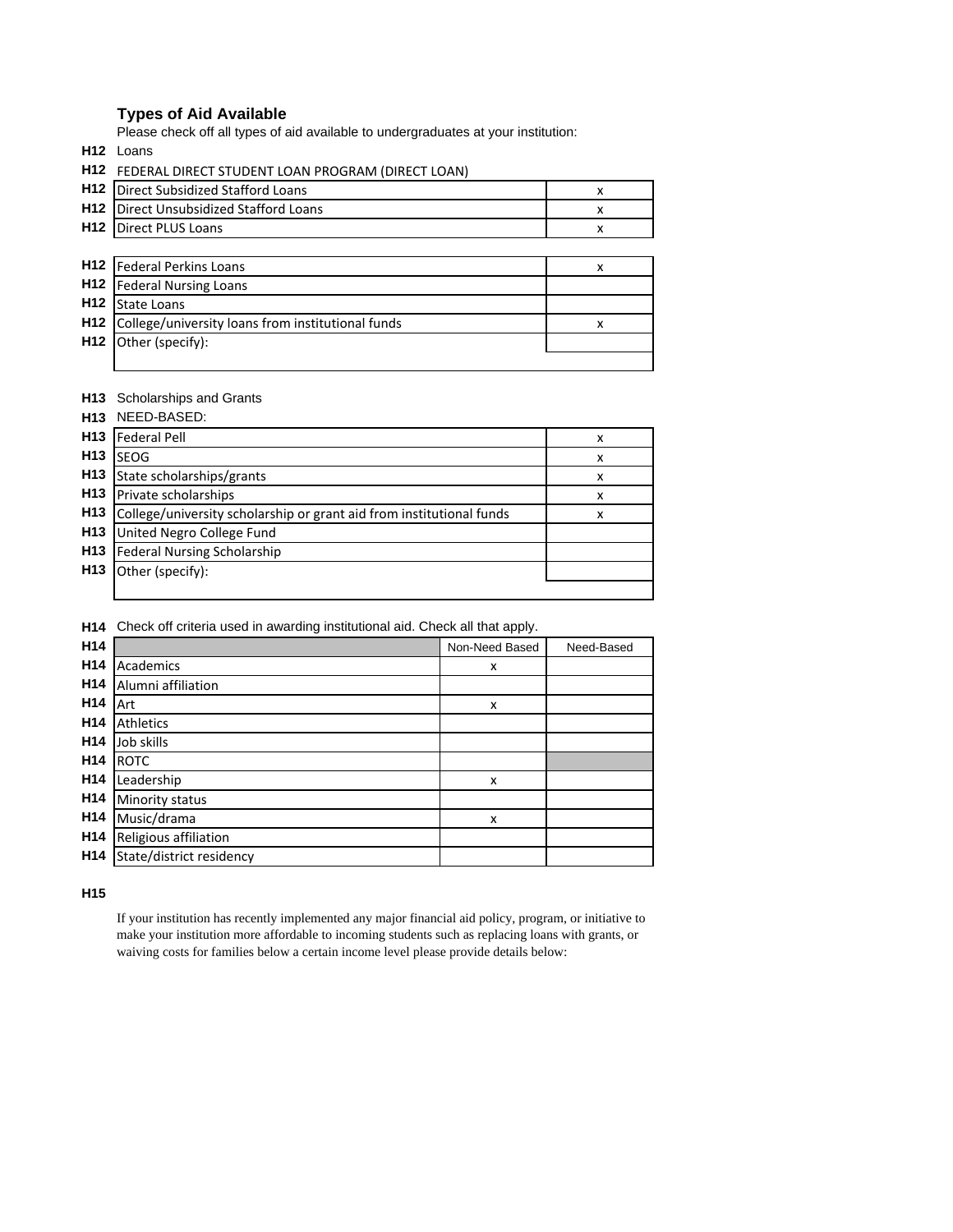# **I. INSTRUCTIONAL FACULTY AND CLASS SIZE**

**Please report the number of instructional faculty members in each category for Fall 2015. Include faculty who are on your institution's payroll on the census date your institution uses for IPEDS/AAUP.**

**I1**

The following definition of full-time instructional faculty is used by the American Association of University Professors (AAUP) in its annual Faculty Compensation Survey (the part time definitions are not used by AAUP). Instructional Faculty is defined as those members of the instructional-research staff whose major regular assignment is instruction, including those with released time for research. Use the chart below to determine inclusions and exclusions:

|                                                                                                                                                                                                                                          | Full-time | Part-time                                                                         |
|------------------------------------------------------------------------------------------------------------------------------------------------------------------------------------------------------------------------------------------|-----------|-----------------------------------------------------------------------------------|
| (a) instructional faculty in preclinical and clinical medicine, faculty who are not paid (e.g.,<br>those who donate their services or are in the military), or research-only faculty, post-<br>doctoral fellows, or pre-doctoral fellows | Exclude   | Include only if<br>they teach one<br>or more non-<br>clinical credit<br>courses   |
| (b) administrative officers with titles such as dean of students, librarian, registrar, coach,<br>and the like, even though they may devote part of their time to classroom instruction and<br>may have faculty status                   | Exclude   | Include if they<br>teach one or<br>more non-<br>clinical credit<br><b>COULSES</b> |
| (c) other administrators/staff who teach one or more non-clinical credit courses even<br>though they do not have faculty status                                                                                                          | Exclude   | Include                                                                           |
| (d) undergraduate or graduate students who assist in the instruction of courses, but have<br>titles such as teaching assistant, teaching fellow, and the like                                                                            | Exclude   | Exclude                                                                           |
| (e) faculty on sabbatical or leave with pay                                                                                                                                                                                              | Include   | Exclude                                                                           |
| (f) faculty on leave without pay                                                                                                                                                                                                         | Exclude   | Exclude                                                                           |
| (g) replacement faculty for faculty on sabbatical leave or leave with pay                                                                                                                                                                | Exclude   | Include                                                                           |

*Full-time instructional faculty:* faculty employed on a full-time basis for instruction (including those with released time for research)

*Part-time instructional faculty:* Adjuncts and other instructors being paid solely for part-time classroom instruction. Also includes full-time faculty teaching less than two semesters, three quarters, two trimesters, or two four-month sessions. Employees who are not considered full-time instructional faculty but who teach one or more non-clinical credit courses may be counted as part-time faculty.

*Minority faculty: includes faculty who designate themselves as Black, non-Hispanic; American Indian or Alaska Native; Asian, Native Hawaiian or other Pacific Islander, or Hispanic.* 

*Doctorate: includes such degrees as Doctor of Philosophy, Doctor of Education, Doctor of Juridical Science, and Doctor of Public Health in any field such as arts, sciences, education, engineering, business, and public administration. Also*  includes terminal degrees formerly designated as "first professional," including dentistry (DDS or DMD), medicine (MD), *optometry (OD), osteopathic medicine (DO), pharmacy (DPharm or BPharm), podiatric medicine (DPM), veterinary medicine (DVM), chiropractic (DC or DCM), or law (JD).*

*Terminal degree:* the highest degree in a field: example, M. Arch (architecture) and MFA (master of fine arts).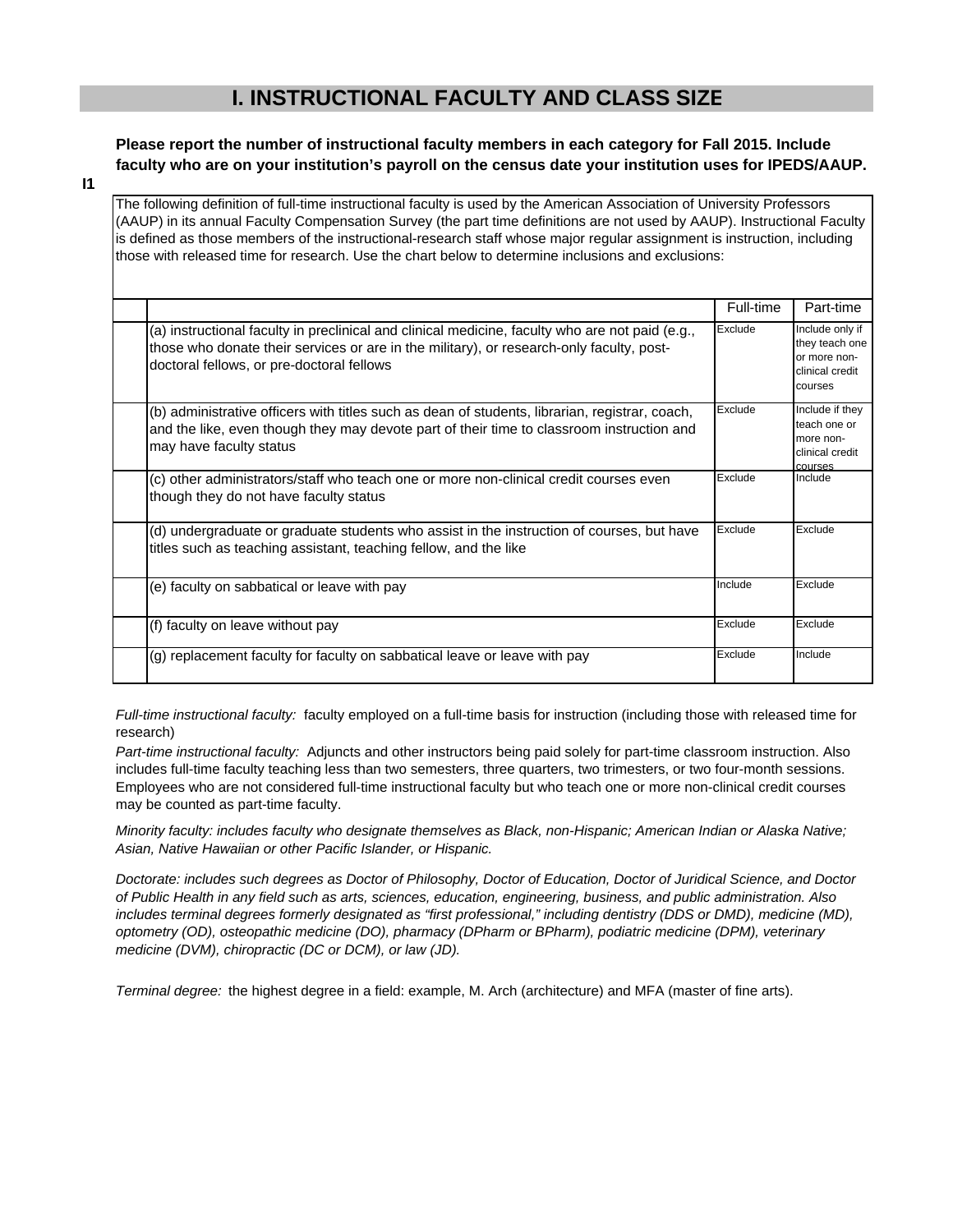| $\mathsf{I}$ |                   |                                                                    | Full-Time | Part-Time | Total |
|--------------|-------------------|--------------------------------------------------------------------|-----------|-----------|-------|
| $\mathsf{I}$ | a)                | Total number of instructional faculty                              | 138       | 48        | 186   |
| $\mathsf{I}$ | $\mathsf{b}$      | Total number who are members of minority groups                    | 21        |           | 24    |
| $\mathsf{I}$ |                   | Total number who are women                                         | 84        | 30        | 114   |
| $\mathsf{I}$ | d)                | Total number who are men                                           | 54        | 17        | 71    |
| $\mathbf{I}$ | e)                | Total number who are nonresident aliens (international)            |           |           |       |
| $\mathsf{I}$ |                   | Total number with doctorate, or other terminal degree              | 121       | 12        | 133   |
|              | g)                | Total number whose highest degree is a master's but not a terminal |           |           |       |
| $\mathsf{I}$ |                   | master's                                                           | 17        | 10        |       |
| $\mathbf{I}$ | $\vert h \rangle$ | Total number whose highest degree is a bachelor's                  |           |           |       |
|              |                   | Total number whose highest degree is unknown or other (Note:       |           |           |       |
| $\mathsf{I}$ |                   | Items f, g, h, and i must sum up to item a.)                       |           | 0         |       |
|              |                   | Total number in stand-alone graduate/ professional programs in     |           |           |       |
| $\mathsf{I}$ |                   | which faculty teach virtually only graduate-level students         |           |           |       |

# **I2 Student to Faculty Ratio**

Report the Fall 2015 ratio of full-time equivalent students (full-time plus 1/3 part time) to full-time equivalent instructional faculty (full time plus 1/3 part time). In the ratio calculations, exclude both faculty and students in stand-alone graduate or professional programs such as medicine, law, veterinary, dentistry, social work, business, or public health in which faculty teach virtually only graduate-level students. Do not count undergraduate or graduate student teaching assistants as faculty.

| 12 | <b>Fall 2015 Student to Faculty ratio</b> | 9lto | (based on | 1461 | <b>Istudents</b> |
|----|-------------------------------------------|------|-----------|------|------------------|
|    |                                           |      | and       |      | 4 (faculty).     |

# **I3 Undergraduate Class Size**

In the table below, please use the following definitions to report information about the size of classes and class sections offered in the Fall 2015 term.

*Class Sections:* A class section is an organized course offered for credit, identified by discipline and number, meeting at a stated time or times in a classroom or similar setting, and not a subsection such as a laboratory or discussion session. Undergraduate class sections are defined as any sections in which at least one degree-seeking undergraduate student is enrolled for credit. Exclude distance learning classes and noncredit classes and individual instruction such as dissertation or thesis research, music instruction, or oneto-one readings. Exclude students in independent study, co-operative programs, internships, foreign language taped tutor sessions, practicums, and all students in one-on-one classes. Each class section should be counted only once and should not be duplicated because of course catalog cross-listings.

*Class Subsections:* A class subsection includes any subsection of a course, such as laboratory, recitation, and discussion subsections that are supplementary in nature and are scheduled to meet separately from the lecture portion of the course. Undergraduate subsections are defined as any subsections of courses in which degree-seeking undergraduate students enrolled for credit. As above, exclude noncredit classes and individual instruction such as dissertation or thesis research, music instruction, or one-to-one readings. Each class subsection should be counted only once and should not be duplicated because of cross-listings.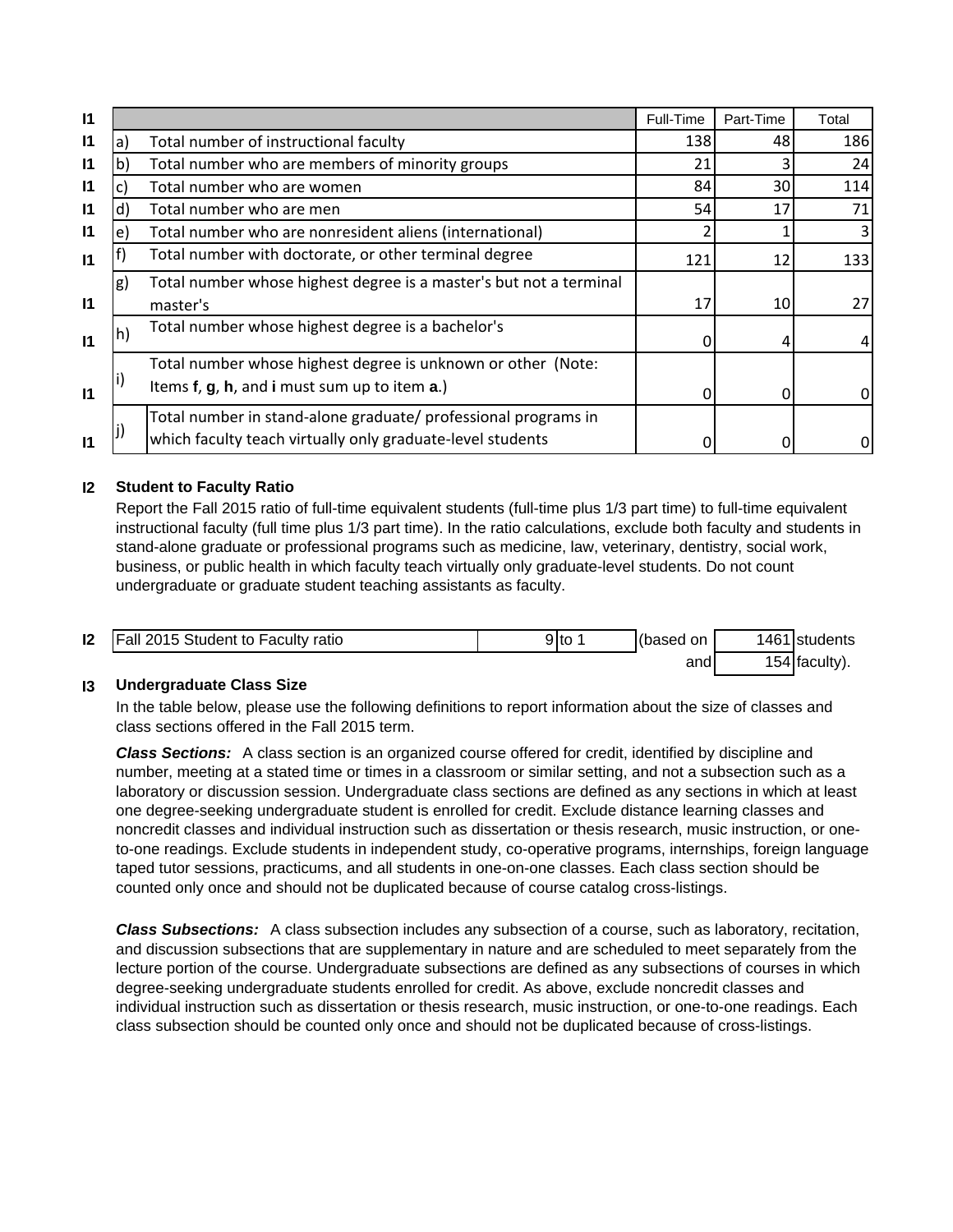Using the above definitions, please report for each of the following class-size intervals the number of class sections and class subsections offered in Fall 2015. For example, a lecture class with 800 students who met at another time in 40 separate labs with 20 students should be counted once in the "100+" column in the class section column and 40 times under the "20-29" column of the class subsections table.

| $\mathsf{I}3$ | <b>Number of Class Sections with Undergraduates Enrolled</b> |                                            |         |           |           |       |       |        |              |
|---------------|--------------------------------------------------------------|--------------------------------------------|---------|-----------|-----------|-------|-------|--------|--------------|
| 13            |                                                              | Undergraduate Class Size (provide numbers) |         |           |           |       |       |        |              |
| 13            | <b>CLASS</b>                                                 | $2 - 9$                                    | $10-19$ | $20 - 29$ | $30 - 39$ | 40-49 | 50-99 | $100+$ | <b>Total</b> |
| $\mathsf{I}3$ | <b>SECTIONS</b>                                              | 49                                         | 189     | 71        | 17        |       | 3     | 0      | 331          |
|               |                                                              |                                            |         |           |           |       |       |        |              |
| 13            | <b>CLASS SUB-</b>                                            | $2 - 9$                                    | $10-19$ | $20 - 29$ | $30 - 39$ | 40-49 | 50-99 | $100+$ | Total        |
| 13            | <b>SECTIONS</b>                                              |                                            |         |           |           |       |       |        |              |

# **Number of Class Sections with Undergraduates Enrolled**